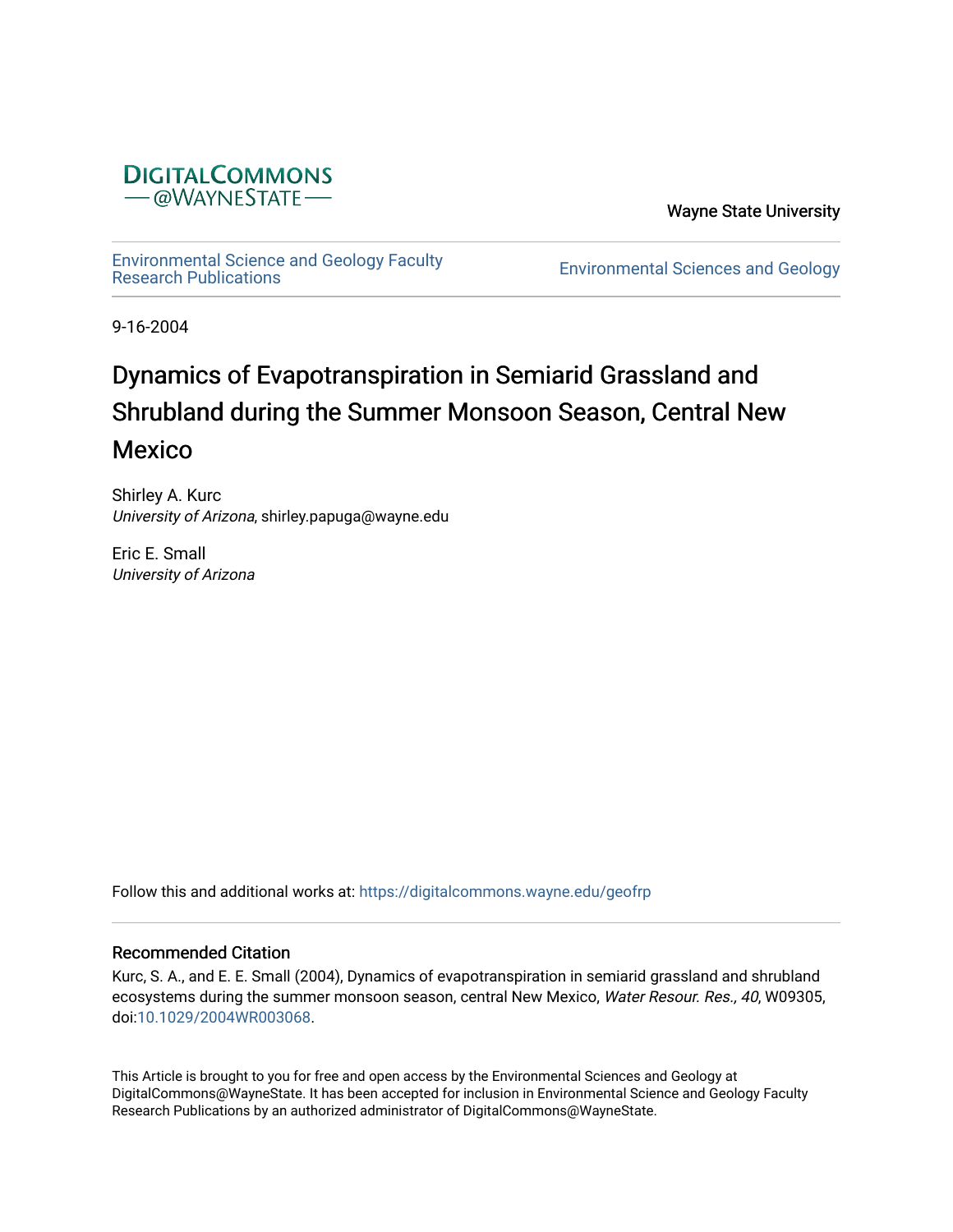# Dynamics of evapotranspiration in semiarid grassland and shrubland ecosystems during the summer monsoon season, central New Mexico

# Shirley A. Kurc and Eric E. Small

Department of Geological Sciences, University of Colorado, Boulder, Colorado, USA

Received 2 February 2004; revised 14 May 2004; accepted 21 June 2004; published 16 September 2004.

[1] To understand the coupled water and energy cycles in semiarid environments, we measured temporal fluctuations of evapotranspiration (ET) and identified key sources of the observed variability. Flux measurements are made using the Bowen ratio method, accompanied by measurements of soil moisture and radiation. We present data from semiarid grassland and shrubland sites, situated within 2 km of each other in New Mexico. The study includes three summer monsoon seasons. Midday available energy  $(O_{\alpha})$  is higher at the grassland than at the shrubland by 20% or 70 W m<sup>-2</sup> because of differences in net radiation  $(R_n)$  and soil heat flux  $(G)$ . At both sites, midday evaporative fraction and daily ET are strongly correlated with surface soil moisture  $(\theta_{0-5cm})$  but poorly correlated with water content at greater depths or averaged throughout the entire root zone. The sensitivity of EF to  $\theta_{0-5cm}$  is 30% lower at the grassland site. The differences in  $Q_a$  and EF cancel, yielding similar time series of ET at the two sites. Decreases in  $\theta_{0-5cm}$ , ET, and EF following rainfall events are rapid: exponential time constants are less than 3 days. With the exception of the largest storms, infiltration following rainfall events only wets the top 10 cm of soil. Therefore the surface soil layer is the primary reservoir for water storage and source for ET during the monsoon season, suggesting that direct evaporation is a large component of ET. Given these results, predicting ET based on root zone–averaged soil moisture is inappropriate in the semiarid environments studied here. INDEX TERMS: 1818 Hydrology: Evapotranspiration; 1833 Hydrology: Hydroclimatology; 1866 Hydrology: Soil moisture; 1878 Hydrology: Water/energy interactions; KEYWORDS: Bouteloua eriopoda, Bowen ratio, evapotranspiration, grassland, Larrea tridentata, shrubland

Citation: Kurc, S. A., and E. E. Small (2004), Dynamics of evapotranspiration in semiarid grassland and shrubland ecosystems during the summer monsoon season, central New Mexico, Water Resour. Res., 40, W09305, doi:10.1029/2004WR003068.

# 1. Introduction

[2] In arid and semiarid environments, ET is roughly equal in magnitude to precipitation on timescales longer than seasons [e.g., Sala et al., 1992; Phillips, 1994; Reynolds et al., 2000]. The variability of ET on shorter timescales is poorly constrained, but is critical for the coupled cycling of water, energy, and carbon in these environments. In particular, variability of ET affects (1) the amount of precipitation partitioned to runoff and recharge [Phillips, 1994; Laio et al., 2001], (2) how land-atmosphere interactions influence weather and climate [Eltahir, 1998; Pielke, 2001], and (3) processes such as plant productivity, soil respiration, and biogeochemical cycling [Noy-Meir, 1973; Lauenroth and Sala, 1992; Rodriguez-Iturbe, 2000; Porporato et al., 2003]. Considering the broad importance of ET, ecosystem-level observations of ET from semiarid environments are surprisingly limited (Table 1). The limited field studies that have been completed in semiarid environments demonstrate that ET varies greatly through time [Gash et al., 1991; Stannard et al., 1994; Dugas et al., 1996; Tuzet et al., 1997]. However, a more complete

understanding of the controls on ET in semiarid environments requires (1) continuous measurements of soil moisture, radiation, and other variables in conjunction with observations of ET and (2) ET and related variables measured across a range of soil and vegetation types.

[3] Meteorological and vegetation conditions control ET when soil moisture is not limiting [Shuttleworth, 1991]. However, because precipitation is much less than potential ET in arid and semiarid environments, ET is believed to be limited by soil moisture most of the time in dry land ecosystems [Noy-Meir, 1973; Rodriguez-Iturbe, 2000]. Both simple and complex hydrologic models typically include a dependence of ET on soil moisture [Desborough et al., 1996; Mahfouf et al., 1996]. Unfortunately, field observations required to test these relationships are often lacking, particularly in arid and semiarid environments where limitations from soil moisture are believed to be the most important.

[4] Recently, a simple ET-soil moisture relationship has been extensively used to investigate soil moisture dynamics [D'Odorico et al., 2000; Rodriguez-Iturbe, 2000; Fernandez-Illescas et al., 2001; Laio et al., 2001] and the resulting impacts on plant productivity, species interactions, and nutrient cycling [e.g., Ridolfi et al., 2000; Porporato et al., 2001, 2003]. We summarize this ET-soil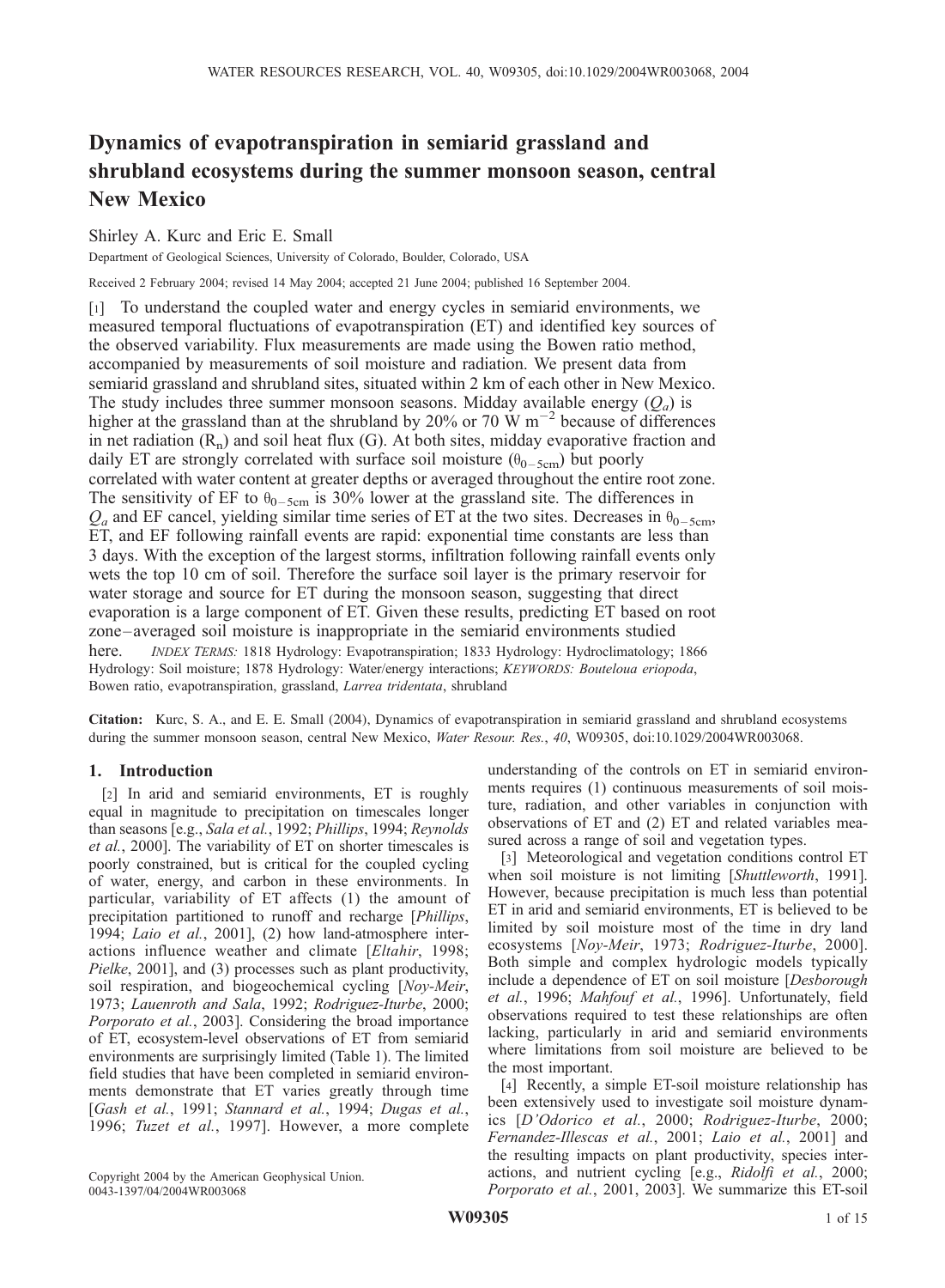|                                                                                                                                                                                          | Table 1. Studies of Evapotranspiration in Semiarid Environments                                                                                                                                              |                                                                                                                                                                     |                                                                                                                                                                                                                                      |                                                                                                                                                                                                                                                                           |
|------------------------------------------------------------------------------------------------------------------------------------------------------------------------------------------|--------------------------------------------------------------------------------------------------------------------------------------------------------------------------------------------------------------|---------------------------------------------------------------------------------------------------------------------------------------------------------------------|--------------------------------------------------------------------------------------------------------------------------------------------------------------------------------------------------------------------------------------|---------------------------------------------------------------------------------------------------------------------------------------------------------------------------------------------------------------------------------------------------------------------------|
| Reference                                                                                                                                                                                | Location                                                                                                                                                                                                     | Vegetation                                                                                                                                                          | Duration                                                                                                                                                                                                                             | Related Measurements <sup>"</sup>                                                                                                                                                                                                                                         |
| Malek and Bingham [1997]<br>Stannard et al. $[1994]$<br>Unland et al. [1996]<br>Kabat et al. [1997]<br>Dugas et al. [1996]<br>Gash et al. [1991]<br>Tuzet et al. [1997]<br>Taylor [2000] | Great Basin desert valley, Nevada<br>Sonoran desert, Arizona<br>Walnut Gulch, Arizona<br>Jornada, New Mexico<br>Sahel, western Niger<br>Sahel, western Niger<br>Sahel, western Niger<br>Sahel, western Niger | shrub/succulents mixed<br>shrub/grass separate<br>shrub/grass separate<br>shrub/grass mixed<br>shrub/grass mixed<br>shrub/grass mixed<br>shrub/grass mixed<br>shrub | April – May 1991, 1992; July – Nov. 1991, 1992<br>1993-1994 water year beginning Oct. 1<br>first 6 weeks of dry season 1988<br>June 1990, July-Aug. 1990<br>Aug.-Sept. 1992<br>May 1993–May 1994<br>Aug.-Oct. 1992<br>Aug.-Oct. 1992 | ET, soil moisture (weekly; TDR; not used in results)<br>ET, soil moisture (weekly; gravimetric)<br>FT<br>ET, soil moisture (14 times in 40 days;<br>neutron probe), soil evaporation<br>ET (grass information limited)<br>ET, shrub transpiration<br>ET, soil evaporation |
|                                                                                                                                                                                          | asompling pariod and compling mothod for coil mojeture are in italize                                                                                                                                        |                                                                                                                                                                     |                                                                                                                                                                                                                                      |                                                                                                                                                                                                                                                                           |

aSampling period and sampling method for soil moisture are in italics. ₹

moisture relationship as follows: ET increases linearly with root zone water content (or effective saturation) between the wilting point and a moisture value at which ET equals potential ET. This relationship was fashioned according to data from lysimeter studies performed in relatively wet environments [Black, 1979; Dunin and Greenwood, 1986]. Modeling studies show that predicting ET based only on root zone averaged soil moisture may be an oversimplification, particularly if plants can compensate for a portion of their roots being in dry soil [e.g., Guswa et al., 2002]. This relationship cannot be ruled out based on studies from wetter environments, where the only observations of soil moisture were from the surface soil [Betts and Ball, 1998; Eltahir, 1998]. This relationship has not been tested with ET and soil moisture data from semiarid environments (Table 1). The controls on ET from soil moisture should be greatest in these locations, and therefore the model should be considered a hypothesis that must be tested. More complex models calculate soil moisture stress independently in a series of distinct layers [e.g., Mahfouf et al., 1996; Feddes et al., 2001]. The assumption that restrictions on transpiration can be linearly summed across soil layers has not been sufficiently tested with field observations.

[5] A widespread vegetation change has been occurring over the past century in semiarid regions worldwide: herbaceous grasslands are being replaced by woody shrublands [Burkhardt and Tisdale, 1976; Schultz and Floyd, 1999; Van Auken, 2000]. Dramatic environmental changes are expected to accompany this shrub invasion, including changes in surface water, energy, and carbon cycling [Schlesinger et al., 1990; Abrahams et al., 1995; Houghton et al., 1999; Pacala et al., 2001; Jackson et al., 2002; Wilcox, 2002]. As ET is the primary loss of water from soil in areas where shrub invasion has occurred, changes in ET may be integral to the observed and hypothesized ecosystem changes associated with shrub invasion [e.g., Wilcox, 2002; Wilcox et al., 2003]. In addition, it is reasonable to expect that shrub invasion affects ET because the presence of woody species substantially changes ecosystem structure and function in four main ways (Table 2). First, leaf area index (LAI) is often lower in shrubland than grassland, which should yield lower transpiration rates [Mahfouf et al., 1996]. However, there is more bare soil in shrubland, which is expected to yield more rapid evaporation [Dugas] et al., 1996]. Second, shrubs have deeper roots, permitting transpiration when surface soil moisture is limited [Sala et al., 1992; Pelaez et al., 1994; Porporato et al., 2001]. Third, the phenology of  $C_4$  grasses limits transpiration to the summer months whereas  $C_3$  shrubs can transpire all year. Fourth, soil erosion in shrublands has modified soil texture [Abrahams et al., 1995; Kieft et al., 1998], yielding more spatially heterogeneous and deeper infiltration in this environment [Bhark and Small, 2003].

[6] Relatively few studies of ET have been completed in semiarid environments (Table 1); and only Dugas et al. [1996] focused on both grassland and shrubland. Surprisingly, the ET time series observed at adjacent grassland and shrubland sites at the Jornada Experimental Range of southern New Mexico were similar [*Dugas et al.*, 1996]. However, no explanation was provided for how the ET time series could be so similar, given the dramatic differences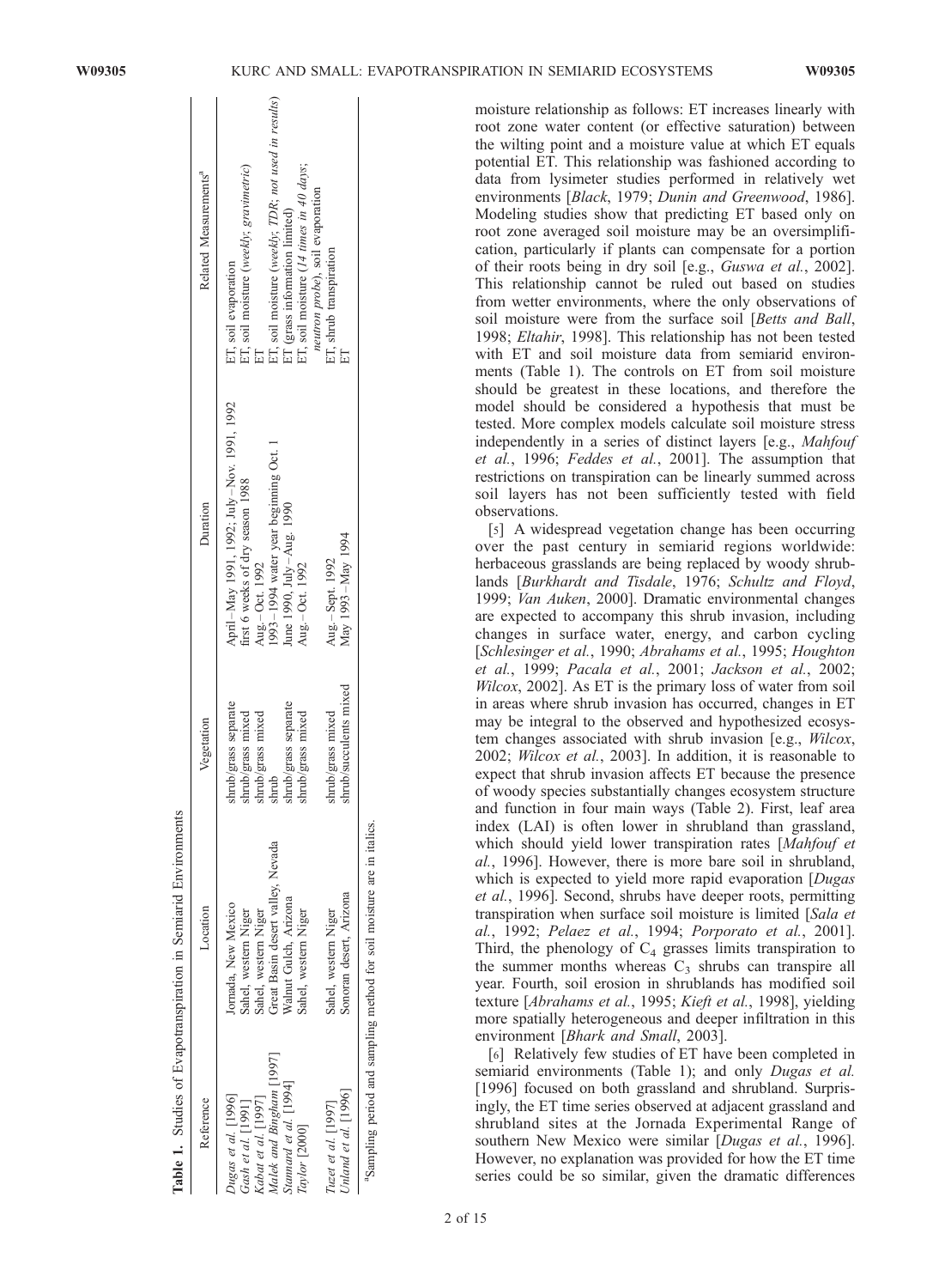Table 2. Primary Differences Between the Grassland and the Shrubland

| Site Differences        | Grass   | Shrub    |
|-------------------------|---------|----------|
| Percent cover           | 60%     | 30%      |
| Plant type              | $C_4$   | $C_3$    |
| Root depth              | shallow | deep     |
| Pattern of infiltration | uniform | variable |
| Canopy interception     | more    | less     |

between the ecosystems studied [*Dugas et al.*, 1996]. Stannard et al. [1994] measured ET in the Sonoran desert of southern Arizona in both grassland and shrubland. However, they focused only on the shrubland and did not describe similarities and differences in ET between the two different ecosystems. Although the measurements were not from grassland and shrubland, ET data from the HAPEX-Sahel site in western Niger showed that time series of ET from savanna and woodland are also very similar [Kabat et al., 1997].

[7] Although ET measurements from semiarid environments have been described previously [e.g., *Dugas et al.*, 1996], the data collected were not sufficient to quantify how shrubland invasion changes ET and to identify the physical mechanisms responsible for any observed changes. In addition, these studies do not constrain the relationship between soil moisture and ET, which may vary with vegetation cover. First, the data sets used in these earlier efforts were typically short, and therefore did not provide information regarding the range of conditions that exist (Table 1). Second, the data required to identify the controls on temporal variations in ET were not collected. In particular, soil moisture at multiple depths and the components of the radiation budget were not measured continuously (Table 1). For example, Gash et al. [1991] conducted a 6 week ET study in a mixed grass-shrub environment, but only made gravimetric soil moisture measurements 6 times. Furthermore, the full suite of necessary measurements was not collected from different ecosystems, to identify the controls of vegetation on ET.

[8] Here we compare water and energy cycling in semiarid grassland and shrubland at the Sevilleta National Wildlife Refuge (SNWR) of central New Mexico (Table 2 and Figures 1 and 2). The native grassland site is only 2 km from the shrubland site, where Creosotebush has recently invaded grassland. Because these sites are close together, differences in precipitation, radiation, and other hydroclimatological factors are minimized. This allows for a direct comparison of temporal variations in ET, and the factors that control these variations, between grassland and shrubland. Our study differs from previous studies in three key ways, and therefore offers new and important information concerning ET in semiarid environments. First, we provide a record long enough to quantify temporal fluctuations in ET. Second, we directly compare ET from semiarid grassland and shrubland ecosystems, allowing us to quantify how shrub invasion can influence hydrology, climate, and carbon cycling. Third, our ET measurements are accompanied by continuous measurements of soil moisture and radiation, allowing us to identify the key controls on ET. In particular, we test if the simple relationship between ET and soil moisture used in numerous previous studies is reasonable [e.g., Laio et al., 2001].

#### 2. Site Description

[9] Data were collected from the McKenzie Flats area of the Sevilleta National Wildlife Refuge (SNWR), central New Mexico. We collected measurements from a grassland and a shrubland which are separated by 2 km (Figure 1). The grassland is nearly monospecific, dominated by Black Grama (Bouteloua eriopoda) which covers about 60% of the ground surface (Figure 2). The shrubland site is also monospecific, dominated by Creosotebush (Larrea tridentata) which covers about 30% of the ground surface (Figure 2). At both measurement sites, the vegetation is uniform in all directions over a distance of several hundred meters. Livestock grazing has not been permitted at the Sevilleta NWR since the 1970s.

[10] Average annual precipitation in this area is 230 mm with more than half of the precipitation falling during the monsoon season (July-September). Daily rainfall rarely exceeds 15 mm. At both sites, the surface slope is less than 2 degrees. The top  $\sim$  40 cm of soil is a sandy loam and the measured saturated hydraulic conductivity is high,



Figure 1. Location of the shrubland and grassland field sites in the Sevilleta National Wildlife Refuge, central New Mexico.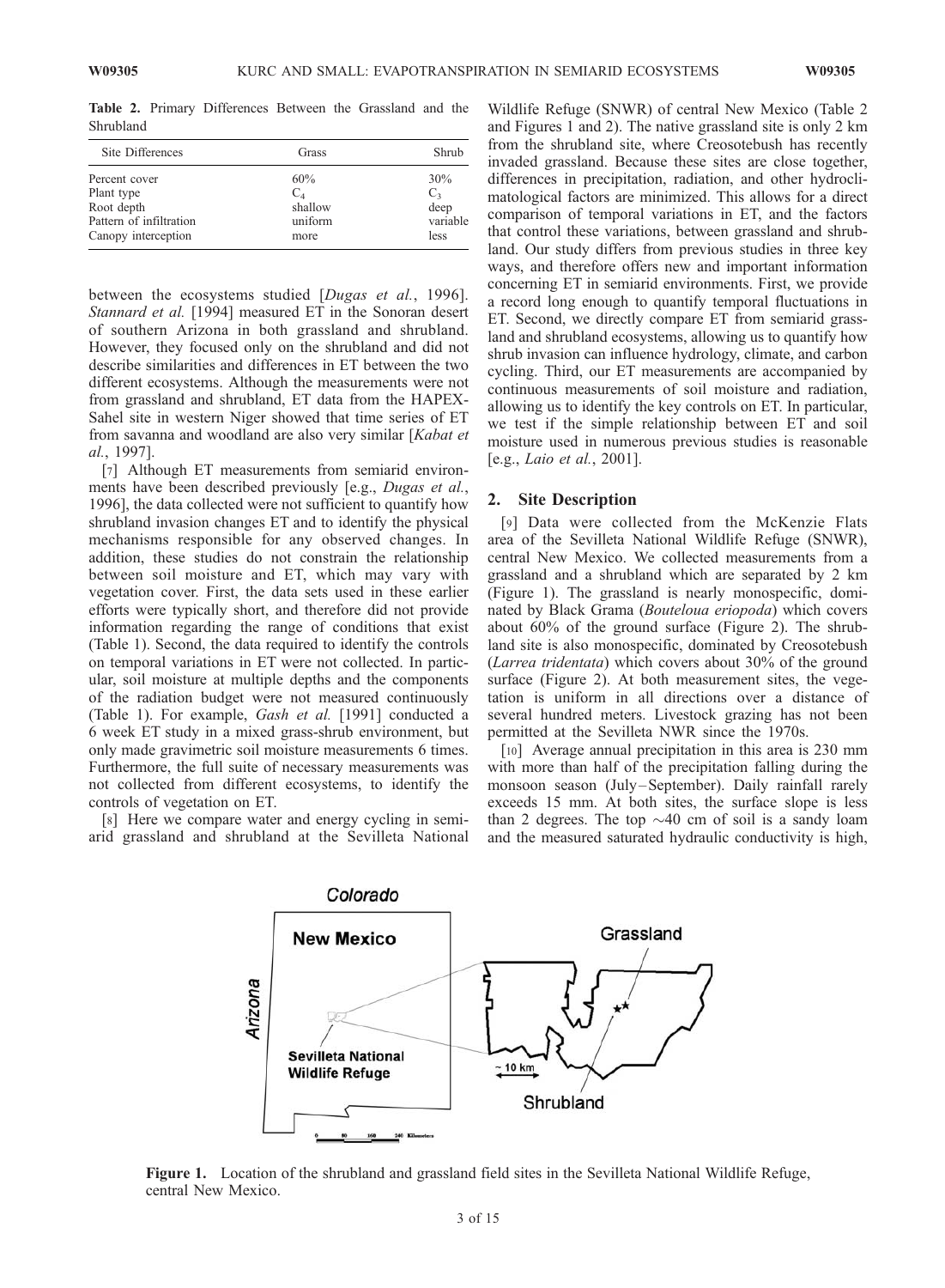

**Figure 2.** Overhead photo surveys (25 m  $\times$  15 m) of (a) grassland and (b) shrubland taken in January of 2002. The grassland has  $\sim 60\%$  cover, and the shrubland has  $\sim 30\%$  cover.

 $100-200$  cm day<sup>-1</sup> [*Bhark*, 2002]. As a result, there is very little runoff from either site, and nearly all rainfall infiltrates into the soil and is available for ET [Bhark and Small, 2003].

[11] Given that the grass-shrub ecotone is so narrow at the McKenzie flats research site, differences in the other factors that influence ET, e.g., rainfall, incident shortwave radiation, and soil type are minimized. Therefore we assume that vegetation is the primary source for differences in the water and energy balances between the two locations. As we demonstrate in Table 2, vegetation dictates the percent cover (Figure 2), root density profiles (Figure 3), and pattern of infiltration [Bhark and Small, 2003] at both the grass and the shrub sites.

#### 3. Methods

[12] The instrumentation used in this study includes a Bowen Ratio system and typical micrometeorological devices at both the grassland and shrubland sites [Shuttleworth, 1993; Moncrieff et al., 2000]. Precipitation, soil moisture, wind speed and direction, net radiation, and incident solar radiation were also measured. Here we present data from 1 June to 15 September for three years (2000–2002), intervals during which nearly complete data sets were collected at both sites. The only long data gap exists in the grassland record, starting on 5 August 2002, and we exclude data from both sites after this date. Measurements were made every 30 seconds and averaged to 30 minutes. The term "daily average" indicates that an average was made over an entire 24 hour day, beginning at midnight (local time). We report daily average values of ET and precipitation, as these are the basic components of the water budget. The term "midday average" indicates that an average was calculated from 10:00 am to 2:00 pm (local time). We report midday averages of evaporative fraction (EF; defined below) and components of the radiation budget to show how soil moisture availability influences the partitioning of the surface energy budget.

# 3.1. Measurements and Instrumentation

#### 3.1.1. Radiation

[13] The components of the surface radiation budget were measured using identical radiation and energy balance systems (REBS) instruments at both the grass and shrub sites, with radiometers placed 3.5 m above the soil surface. Incident  $(SW_d)$  and reflected  $(SW_u)$  shortwave radiation were measured using double-sided pyranometers. Downward and upward total radiations were measured using total hemispheric radiometers (THRs). Downward  $(LW_d)$  and



Figure 3. Root density  $(g \text{ m}^{-3})$  at the shrubland (thin lines) and the grassland (thick lines), measured beneath plant canopies (solid line) and bare soil (dashed line). Each

line represents the average value from three separate profiles. Fine roots exist down to at least 1 m, but the

density was below  $\sim 10$  g m<sup>-3</sup> in all samples.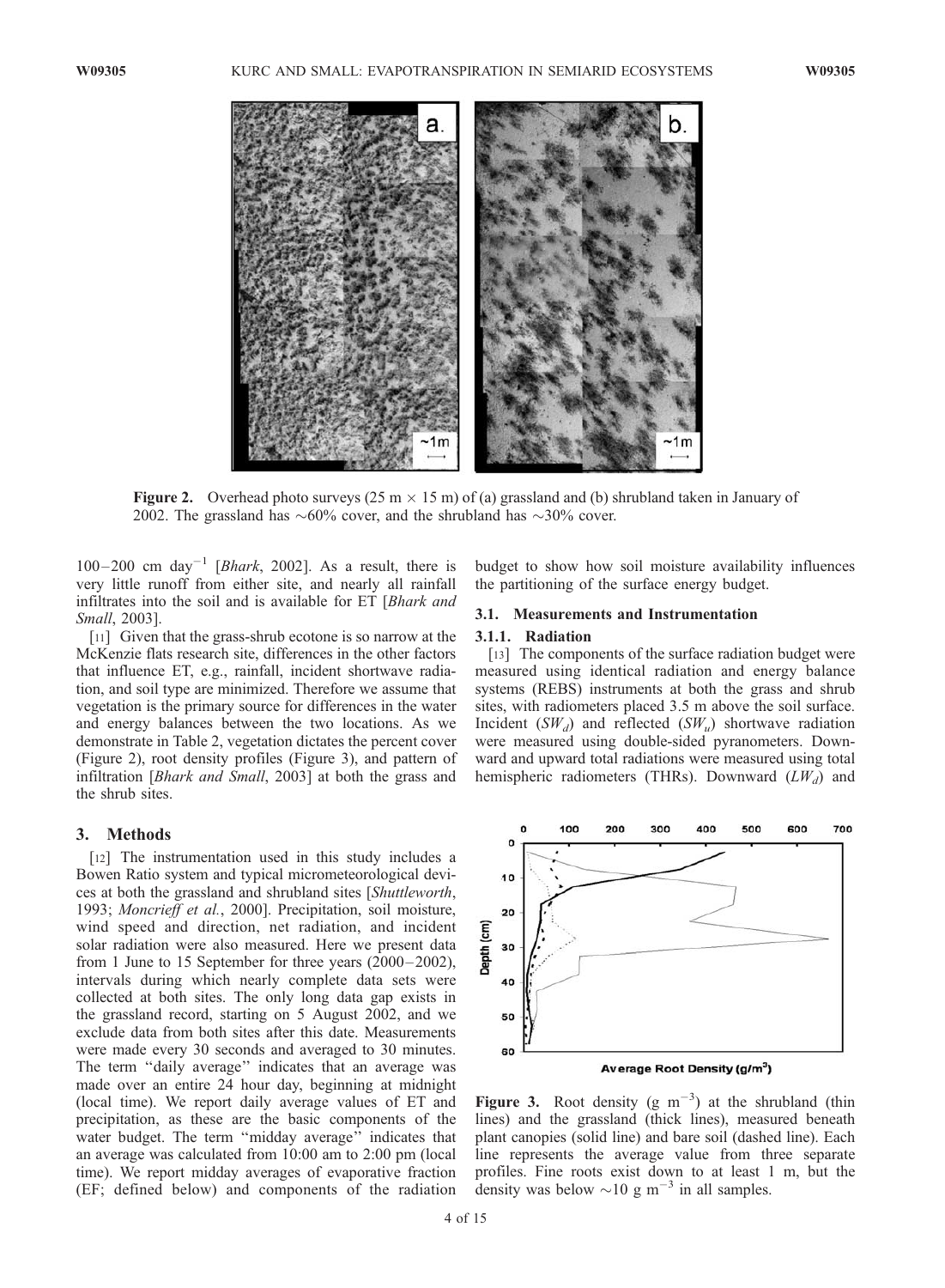upward  $(LW_u)$  longwave radiation were calculated by subtracting measured shortwave radiation from the corresponding THR measurements (i.e.,  $LW_d = THR_d$  –  $SW_d$ ). Total net radiation (R<sub>n</sub>) was calculated using:

$$
THR_d - THR_u = Rn \tag{1}
$$

All radiometers are equipped with built in ventilators so that corrections for wind speed variations were not necessary.

[14] Because of a miswired instrument at the grassland site, the downward and upward longwave radiation components were not recorded, although the net longwave measurement was not effected. We calculate  $LW_u$  at the grass site using net longwave from the grass site and downward longwave from the shrub site (i.e.,  $LW_{u,grass} = LW_{net,grass}$  $LW_{d,shrub}$ ). The accuracy of  $LW_u$  at the grassland depends on the assumption that downward longwave radiation does not vary significantly over a horizontal distance of  $\sim$ 2 km, relative to variations in emitted longwave radiation.

#### 3.1.2. Soil Heat Flux and Soil Moisture

[15] At both sites, ground surface variables (soil heat flux, soil moisture, and soil temperature) were measured 5 cm beneath the surface at (1) a plant canopy patch and (2) an upslope bare soil patch. Site-averaged values were calculated by weighting the canopy and bare surface measurements by the percent cover at each location. For example, the site-averaged volumetric water content  $(\theta)$  is:

$$
\theta = f\theta_c + (1 - f)\theta_b \tag{2}
$$

where  $f$  is the fraction of canopy cover and the subscripts  $c$ and *b* refer to canopy and bare. In desert ecosystems, spatial variability of soil heat flux is substantial. Therefore multiple canopy – bare soil pairs of soil heat flux measurements increase the accuracy of site-averaged soil heat flux values [Stannard et al., 1994; Kustas et al., 2000]. Results from these past studies suggest that using only a single canopy – bare soil pair yields errors of roughly 25%, equivalent to  $25-40$  W m<sup>-2</sup> at midday at the sites studied here. These errors are discussed in more detail below.

[16] The soil heat flux was measured using a combined calorimetric-heat flux plant approach [Kimball et al., 1976]. Soil moisture was monitored at the same canopy and bare locations as soil heat flux and temperature. Volumetric water content was measured using Campbell Scientific water content reflectometers (WCR) at three soil depths: 2.5, 12.5, and 22.5 cm. Probes were inserted horizontally in the upslope direction from a shallow pit that was subsequently filled. The WCRs have two 30 cm rods spaced 3.2 cm apart. A probe with this geometry samples a semicyclindrical region around the rods, where 90% of the signal is derived from soil between 2.5 cm above and below the rods [Ferre et al., 1998]. Therefore a probe inserted at 2.5 cm effectively provides an estimate of volumetric water content in the top 5 cm of the soil,  $\theta_{0-5}$ . Likewise, the deeper probes (12.5 and 22.5 cm) are considered to provide estimates of soil moisture at depths of  $10-15$  and  $20-$ 25 cm. We used the factory calibration for the WCRs, which was completed using low-salinity, sandy soils like those in our study area. The WCR measurements were not adjusted for soil temperature. The WCR values are consistent with synchronous, nearby gravimetric and TDR estimates of soil moisture.



Figure 4. Comparison of daily ET measurements from colocated Bowen ratio and eddy covariance systems, for day of year (DOY)  $160-200$  in 2001. See Figure 6 for associated rainfall record.

[17] We use the average soil moisture as an estimate of root zone soil moisture,  $\theta_{RZ}$ . Roughly one third of the shrub roots are at a depth greater than that represented by  $\theta_{RZ}$ (Figure 3). As discussed below, the soil in the bottom of the root zone remains dry for most of the observation period, so  $\theta_{RZ}$  would usually be lower if measurements had been taken from deeper in the soil profile.

#### 3.1.3. Sensible and Latent Heat Fluxes

[18] Sensible and latent heat fluxes, H and  $\lambda E$ , were calculated using the Bowen ratio method [Shuttleworth, 1993; Moncrieff et al., 2000]. We use REBS temperature and humidity probes to measure air temperature and vapor pressure at two heights above the surface, i.e., 0.5 m and 2 m in the grassland and 1 m and 2.5 m in the shrubland. Because the absolute magnitude of the temperature or vapor pressure difference is sometimes small compared to the bias in the instruments, we installed an automated exchange mechanism (AEM) at both the grassland and shrubland. The AEM exchanges the temperature and humidity probes every 15 minutes, thus eliminating instrument bias between the probes [Fritschen and Simpson, 1989]. At sunrise and sunset, the sensible and latent heat fluxes are opposite in sign and nearly equal, yielding a Bowen ratio  $(\beta)$  close to  $-1$ . Measurements from times when  $-1.3 < \beta < -0.7$  are excluded because sensible and latent heat fluxes cannot be calculated using the Bowen ratio method during these intervals [Dugas et al., 1996; Unland et al., 1996]. For our study, this excludes about 10% of the measured data.

[19] Flux measurements made using the Bowen ratio method have been compared to those using the more direct eddy covariance method [Shuttleworth, 1993; Moncrieff et al., 2000] at both sites. The two methods yield similar values for daily and midday averages of both ET and evaporative fraction (Figure 4), confirming that the Bowen ratio data used here are reasonable. In general, the Bowen Ratio estimates of ET are higher by more than 10% as expected given eddy covariance closure problems [e.g., Unland et al., 1996; Thompson et al., 1999; Liu and Foken, 2001; Zhu et al., 2003]. The results of this comparison are similar to results from studies performed at other locations [Kabat et al., 1997].

#### 3.2. Available Energy, Evaporative Fraction, and Potential ET

[20] Throughout this study we refer to the terms available energy  $(Q_a)$  and evaporative fraction (EF).  $Q_a$  is the total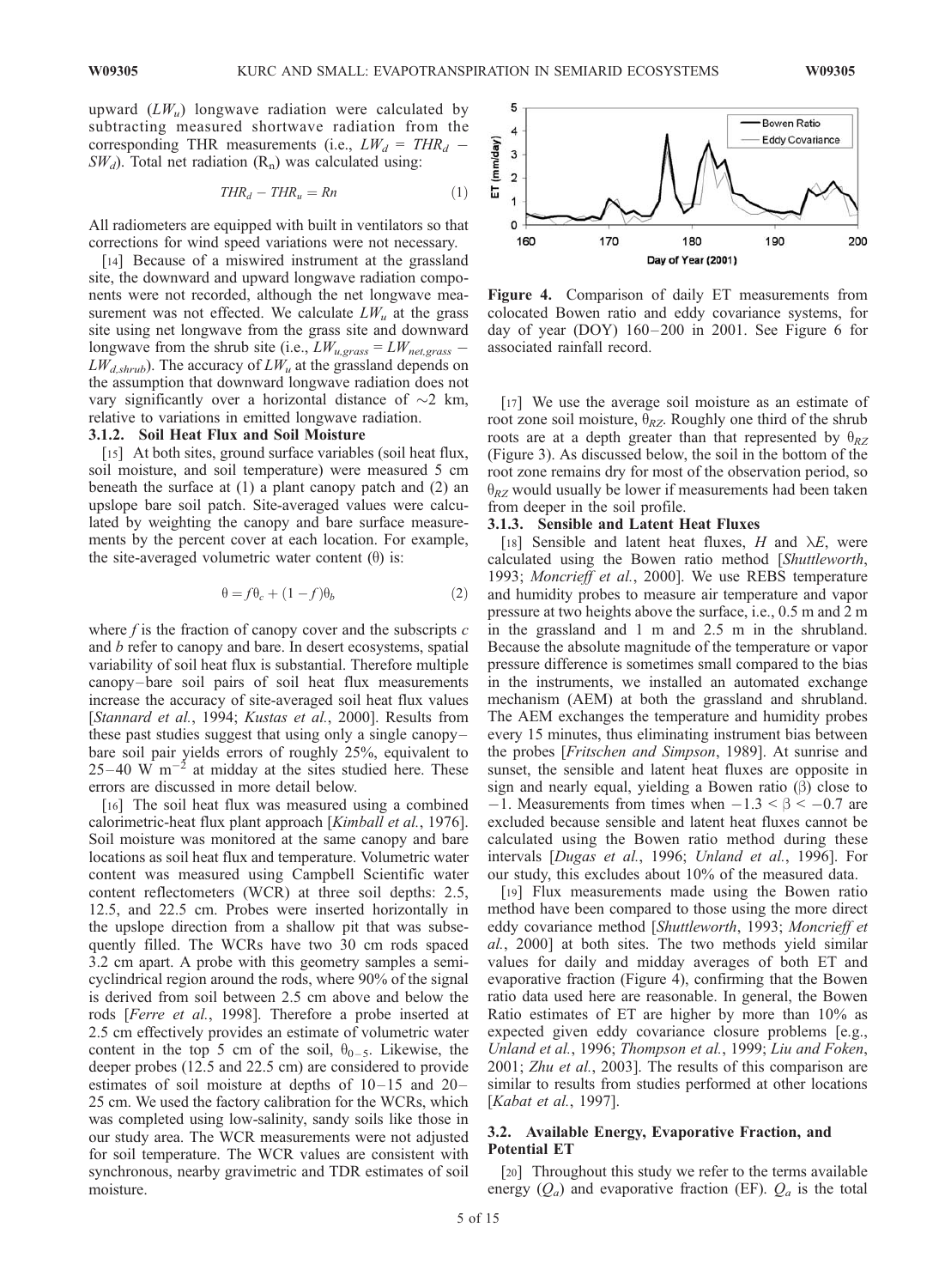

Figure 5. Average daily cycle of the surface radiation budget and soil heat flux. The blue lines represent the grassland, and the red lines represent the shrubland. (a) Net short wave radiation (dashed line) and incident shortwave radiation (solid line); (b) albedo; (c) net long wave radiation (dashed line) and long wave up (solid line); (d) net radiation (solid line), soil heat flux (dashed line), and available energy (dotted line).

energy available for the sum of latent and sensible heat, and is equal to:

$$
Q_a = Rn - G \tag{3}
$$

EF is the ratio of the latent heat flux to  $Q_a$ . We calculate EF directly from temperature  $(dT)$  and vapor pressure gradient (*de*) information using the Bowen ratio,  $\beta$ :

$$
EF = \frac{1}{1+\beta}.\tag{4}
$$

where  $\beta = \gamma dT/de$  and  $\gamma$  is the psychrometric constant [Shuttleworth, 1993].

[21] We calculated daily values of potential evapotranspiration (PET) from the 30-minute data sets using the Penman-Monteith equation as described by Shuttleworth [1993]. Different values of stomatal resistance and roughness length were used for grassland and shrubland, 165 and  $179$  s m<sup>-1</sup> and 0.04 and 0.08 m, respectively. These values were set according to the Land Data Assimilation System database (http://ldas.gsfc.nasa.gov/LDAS8th/MAPPED. VEG/web.veg.table.html). The estimated PET was used to normalize the measured ET, yielding a value of ET/PET for each day in the record. ET/PET was then used to assess whether or not temporal variability in PET influenced the apparent relationship between ET and soil moisture.

#### 3.3. Calculation of Timescales

[22] We calculate the time intervals over which soil moisture is depleted and ET and EF decrease following rainfall events following the method of Hunt et al. [2002].

Hunt et al. [2002] modeled the decrease in EF after rainfall as exponential through time, using EF data from New Zealand. We use the same method here, applied to our measured time series of soil moisture, EF, and ET. For example, the decrease of volumetric water content,  $\theta$ , following rainfall events is modeled as:

$$
\theta(t) = (\theta_1 - \theta_f)e^{(-t/\tau)} + \theta_f \tag{5}
$$

where t is time in days since the rainfall event,  $\theta_1$  is the water content observed on the first day following rainfall,  $\theta_f$  is the final water content at the end of the drydown sequence, and  $\tau$ is a best fit exponential time constant. We calculated  $\tau$  using  $\theta$ , EF, and ET data from intervals following large storms (>8 mm daily total) until the next measured rainfall (>2 mm daily total). We selected 8 mm as the cutoff so that only storms that yielded substantial EF and ET responses were included in the calculation. Higher and lower cutoff values yielded similar values of  $\tau$ . The time series used were limited to 12 days, as longer dry intervals were uncommon. A similar approach was used by Scott et al. [1997] and Lohmann and *Wood* [2003] to evaluate the characteristic timescales of the evaporation response in land surface models.

#### 4. Results

# 4.1. Net Radiation, Soil Heat Flux, and Available Energy

[23] When averaged over midday,  $Q_a$  is higher at the grassland than at the shrubland by 72 W  $\mathrm{m}^{-2}$  (Figure 5 and Table 3), a difference of more than 20% of the total  $Q_a$  in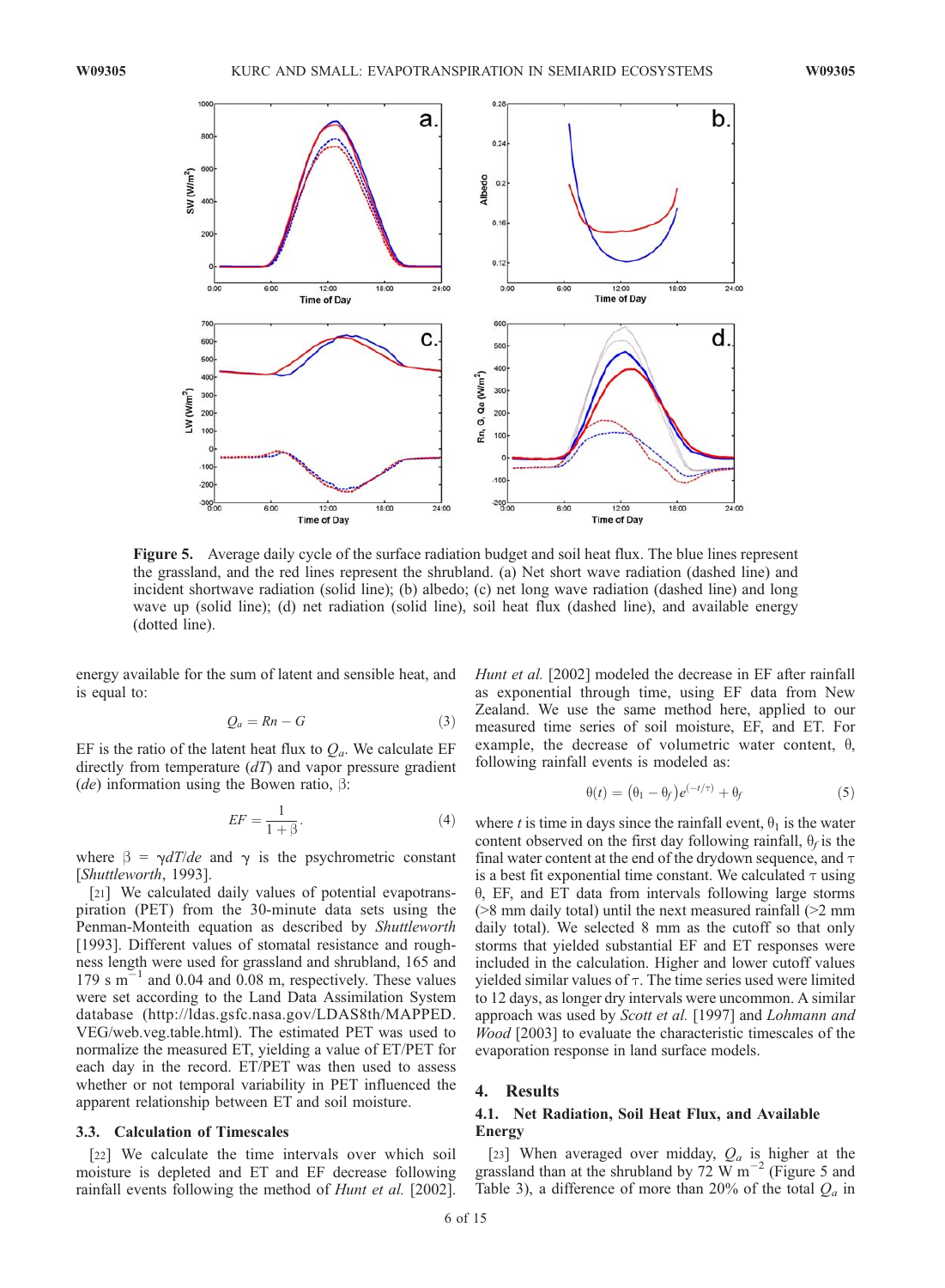Table 3. Midday (10:00 A.M. to 2:00 P.M.) Values of Net Radiation  $(R_n)$ , Soil Heat Flux  $(G)$ , Available Energy  $(Q_a)$ , Incident Short Wave Radiation (SW<sub>d</sub>), Net Short Wave Radiation (SW<sub>n</sub>), Emitted Long Wave Radiation  $(LW_u)$ , and Net Long Wave Radiation  $(LW_n)$  at Both Grass and Shrub

|                            | Grass  | Shrub  | $Grass - Shrub$ |  |  |
|----------------------------|--------|--------|-----------------|--|--|
| $Rn$ , W m <sup>-2</sup>   | 539    | 494    | 45              |  |  |
| $G, W \text{ m}^{-2}$      | 104    | 132    | $-28$           |  |  |
| $Q_a$ , W m <sup>-2</sup>  | 434    | 362    | 72              |  |  |
| $SW_d$ , W m <sup>-2</sup> | 823    | 814    | 9 <sup>a</sup>  |  |  |
| $SW_n$ , W m <sup>-2</sup> | 721    | 690    | 30              |  |  |
| $LW_u$ , W m <sup>-2</sup> | 583    | 600    | $-17$           |  |  |
| $LW_n$ , W m <sup>-2</sup> | $-182$ | $-196$ | 14              |  |  |
| Albedo                     | 0.12   | 0.15   | $-0.03$         |  |  |

<sup>a</sup>The instrument bias is as large as the measured difference between the two sites.

either environment. Two factors account for this difference. First, average midday  $R_n$  is 45 W m<sup>-2</sup> higher at the grassland site than at the shrubland site. This difference is nearly 10% of the average midday  $R_n$  at either site and is greater than the instrument error at midday [Field et al., 1992; Hodges and Smith, 1997]. The difference in  $R_n$  is equal to the sum of the differences in net longwave  $(LW_n)$  and net shortwave  $(SW_n)$ radiation (Table 3).  $LW_n$  is less negative at the grassland site by  $\sim$ 15 W m<sup>-2</sup>. Given the wiring problem described in section 3, we cannot confirm that the measured difference in  $LW_n$  is solely due to differences in longwave emitted, as calculated in Table 3. Differences in downward longwave may also contribute. Midday net shortwave radiation is  $30 \text{ W m}^{-2}$  higher at the grassland site. Within measurement error of the pyranometers, average midday  $SW_d$  is the same at the grassland and shrubland sites. Therefore we attribute the entire  $SW_n$  difference to the lower measured surface albedo at the grassland site, a difference of 3%.

[24] The second source of the  $Q_a$  difference is a result of contrasts in G. Differences in daily averaged G are negligible ( $\leq$ 5 W m<sup>-2</sup>), which is expected given that the day-today fluctuations of thermal energy storage in the soil are small. However, G averaged during midday is nearly 30% greater at the shrubland  $(\sim 30 \text{ W m}^{-2})$  (Table 3), with the largest differences occurring before noon (Figure 5). This difference is of similar magnitude to the maximum errors associated with using only a single canopy – bare soil pair of soil heat flux measurements at each site [Stannard et al., 1994; Kustas et al., 2000]. However, the differences reported here are reasonable given the more extensive bare soil in the shrubland. The combination of higher midday  $R_n$ and lower midday G at the grassland site results in higher  $Q_a$  throughout most of the day.

### 4.2. Midday Evaporative Fraction

[25] At both the shrubland and grassland, midday evaporative fraction (EF) varies considerably throughout the three monsoon seasons studied (Figure 6). The variability



Figure 6. Daily time series of evaporative fraction (midday), evapotranspiration (daily total), volumetric water content  $(0-5 \text{ cm}, 10-15 \text{ cm}, \text{ and } 20-25 \text{ cm})$ , and precipitation (bars) at the grassland and shrubland sites. For ET and EF, grass is represented by a blue line, and shrub is represented by a red line. In third and fourth panels, grassland (blue) and shrubland (red) plots are separate for water content and precipitation.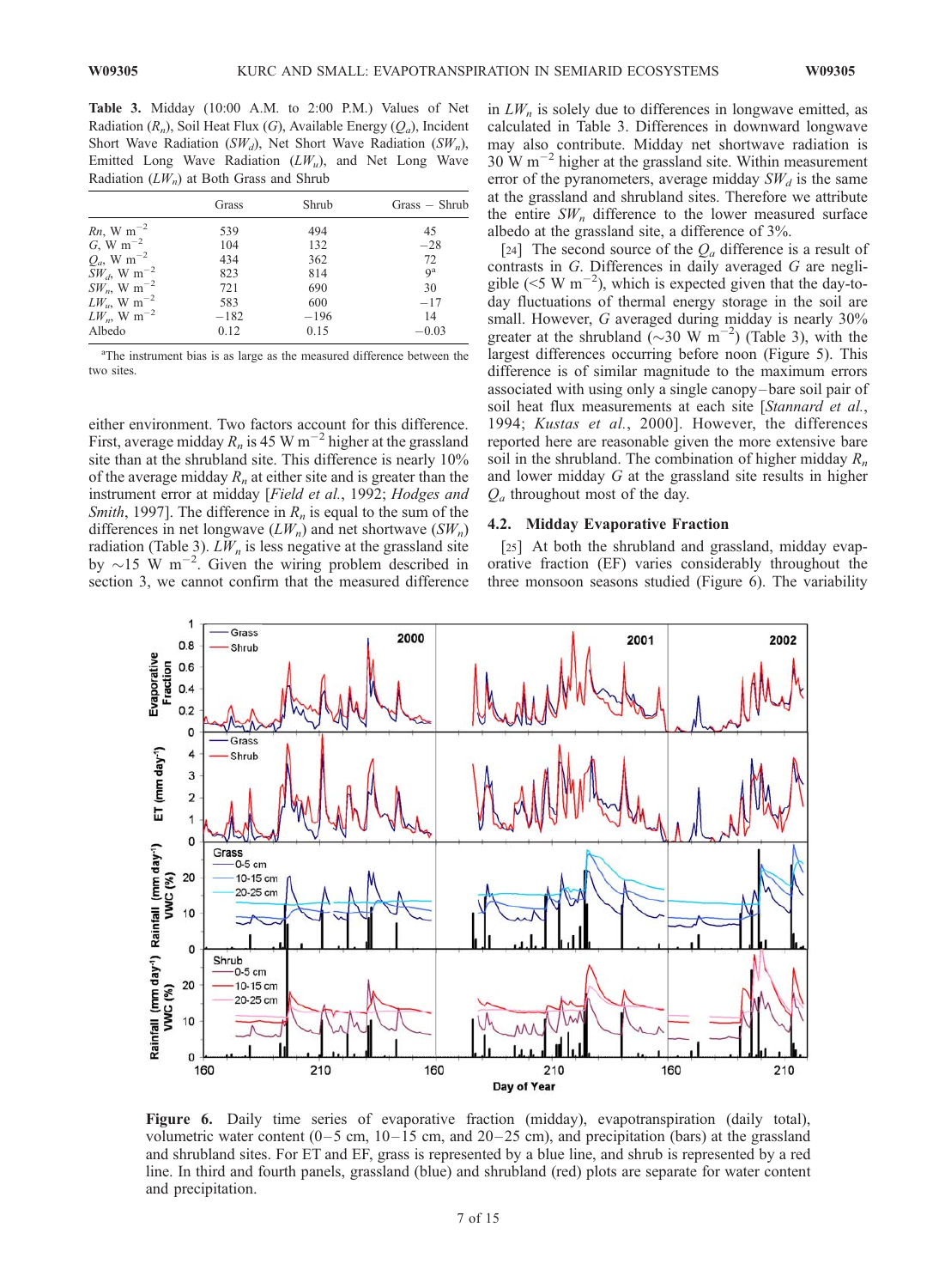

Figure 7. Scatterplot of (a) midday evaporative fraction and (b) daily total evapotranspiration at the grass and shrub sites. Straight line is best fit line via linear regression:  $dEF_{shrub}/dEF_{grass} = 0.92$  and  $dET_{\text{shrub}}/dET_{\text{grass}} = 0.92.$ 

is very similar between the two sites. Peak EF values are approximately 0.8 at both sites, observed following the largest rainfall events (e.g., day 230 in year 2000) with local maxima following smaller rainfall events. In both the grassland and the shrubland, EF decreases to about 0.1 within a week as the soil dries out, unless there is another rainfall event. Before the onset of monsoon rainfall in July (day 180), even lower EF values  $(\sim 0.05)$  are observed.

[26] We quantify the similarity between the grassland and shrubland EF time series using linear regression (Figure 7, left). The plot of EF at the shrubland ( $EF<sub>shrub</sub>$ ) versus EF at the grassland (EF<sub>grass</sub>) has only little scatter ( $r^2 = 0.81$ ). Some of the scatter that does exist is due to different rainfall inputs at the two sites. Although the rainfall records are very similar (Figure 6), there are differences in daily rainfall totals for some of the events. For example, on day 195 of 2000, 15 mm more rainfall was measured in the shrubland than in the grassland, which resulted in a higher EF over the subsequent days at the shrubland. The slope of the regression (0.92) primarily reflects the fact that EF is greater at the

shrubland than at the grassland on days when EF is low at both sites.

[27] Midday EF is strongly, linearly related to volumetric water content in the top 5 cm of the soil  $(\theta_{0-5})$  at both sites (Figure 8). Regressions of  $\theta_{0-5}$  versus midday EF yield an  $r^2$ value of 0.83 at the shrubland site and 0.80 at the grassland site (Table 4). The  $r^2$  values calculated using only clear-sky days are very similar. This demonstrates that  $\theta_{0-5}$  explains 80% or more of the day-to-day variations in EF at both sites, on both clear and cloudy days. The slope of the regression line ( $M_{\text{EF}} = d\text{EF}/d\theta$ ) for the shrubland  $(M<sub>EF-shrub</sub> = 4.7)$  is 25% greater than the slope at the grass site ( $M_{\text{EF-grass}}$  = 3.6). This difference in slope is significant at the 99% confidence interval. Therefore, although EF varies linearly with  $\theta_{0-5}$  at both sites, EF is more sensitive to variations in  $\theta_{0-5}$  at the shrubland than at the grassland.

[28] A significant positive, linear relationship also exists between EF and soil moisture in deeper soil layers at both sites (Table 4). However, this relationship is not nearly as clear as with surface soil moisture and EF. For example, the



**Figure 8.** Midday evaporative fraction (EF) versus surface soil  $(0-5 \text{ cm})$  volumetric water content for (a) grass and (b) shrub locations.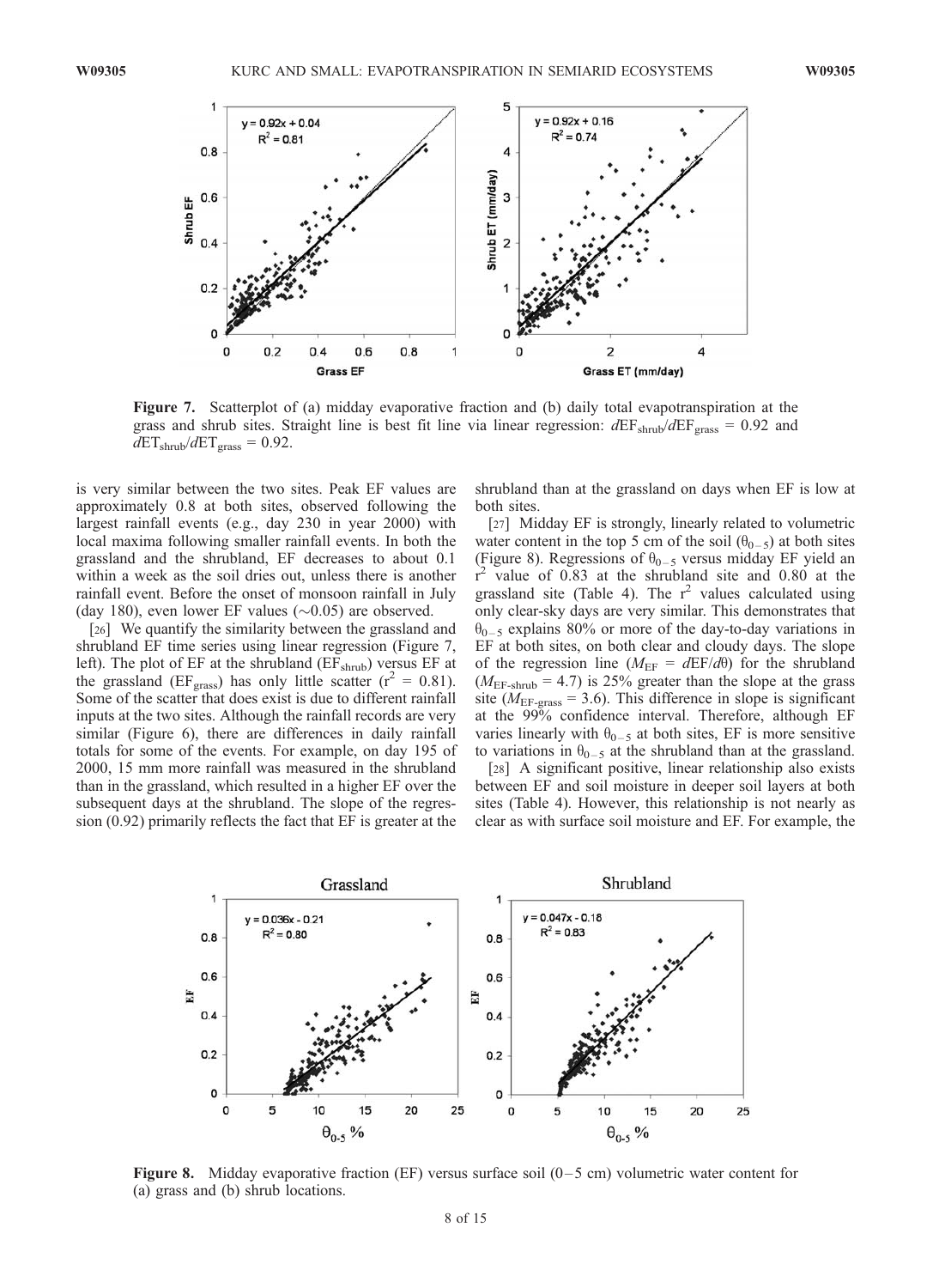|                                | Grass EF                                              |                      | Shrub EF                                              |                      | Grass ET                                           |                      | Shrub ET             |                                                    |                      |                      |
|--------------------------------|-------------------------------------------------------|----------------------|-------------------------------------------------------|----------------------|----------------------------------------------------|----------------------|----------------------|----------------------------------------------------|----------------------|----------------------|
|                                | Slope                                                 |                      | Slope                                                 |                      | Slope                                              |                      | $r^2$ (No Rain)      | Slope                                              |                      | $r^2$ (No Rain)      |
| Top                            | $3.63 \pm 0.24$                                       | 0.80                 | $4.70 \pm 0.29$                                       | 0.83                 | $20.4 \pm 2.1$                                     | 0.63                 | 0.74                 | $24.8 \pm 3.2$                                     | 0.53                 | 0.64                 |
| Middle<br><b>Bottom</b><br>All | $2.50 \pm 0.37$<br>$2.48 \pm 0.48$<br>$3.52 \pm 0.38$ | 0.45<br>0.32<br>0.59 | $2.70 \pm 0.44$<br>$2.37 \pm 0.69$<br>$2.75 \pm 0.46$ | 0.41<br>0.18<br>0.40 | $12.6 \pm 2.7$<br>$11.9 \pm 3.3$<br>$18.2 \pm 3.0$ | 0.28<br>0.18<br>0.39 | 0.39<br>0.13<br>0.50 | $13.8 \pm 3.3$<br>$11.9 \pm 4.8$<br>$14.1 \pm 3.4$ | 0.25<br>0.10<br>0.24 | 0.41<br>0.20<br>0.36 |

Table 4. Slopes for Scatterplots of EF and ET Versus Volumetric Water Content ( $M_{\text{EF}} = dE / d\theta$ ,  $M_{\text{ET}} = dE / d\theta$ ) at Various Depths for Both Shrub and Grass Locations<sup>a</sup>

<sup>a</sup>The 99% confidence intervals for these slopes are also displayed;  $r^2$  values from the linear fit are shown for all days and for days without rainfall in the case of ET.

 $r<sup>2</sup>$  values between soil moisture at a depth of 22.5 cm and EF are only 0.32 and 0.18, at the grass and shrub sites respectively. The slope of the regression line ( $M_{EF} = dEF$ )  $d\theta$ ) also decreases with depth at both sites. The relatively limited predictive value of deeper soil moisture for EF is expected given that wetting fronts typically do not propagate below 10 cm in these environments (Figure 6) [e.g., Bhark and Small, 2003]. When root zone soil moisture is used in the regression, the  $r^2$  and slope values are intermediate between those derived using the surface and deeper soil layers.

#### 4.3. Evapotranspiration

[29] Overall, daily ET behaves in a similar fashion to midday EF (Figure 6). Maximum ET (4 mm  $d^{-1}$ ) is observed immediately follow rainfall events. Then, ET decreases to relatively low values (0.5 mm  $d^{-1}$ ) within a week, unless there is additional rainfall. As was the case with EF, the time series of ET from the grassland and shrubland are very similar (Figure 6). The regression between ET at the two sites has somewhat more scatter  $(r^2 = 0.74)$  than the equivalent regression for midday EF  $(r^2 = 0.81)$  (Figure 7). Still, the temporal fluctuations are very similar at the two sites. The rainfall that accumulates during each storm may be higher at either of the sites, which is likely the primary source of the scatter in Figure 7 (right), as was the case for EF. The additional scatter in the ET plot could be related to a number of factors, for example, (1) dissimilar variations in  $Q_a$  through time at the two sites (2) or errors related to measuring temperature and humidity gradients throughout the day for ET [Perez et al., 1999], versus only at midday for EF.

[30] Although the rainfall total on any day may differ between the sites, the total rainfall during the three monsoon seasons examined is very similar at the grassland and shrubland sites, 313 and 294 mm respectively. During the same interval, we measured a total of 273 mm of ET at the grassland site. We estimate the actual ET total to be 295 mm, after the 10 day data gap in 2001 is filled (Figure 6). We estimate ET during this interval to be about 20 mm (or 2 mm  $d^{-1}$ ), based on the following two proxies: (1) the soil moisture measured at the grassland site and the relationship between soil moisture and ET (19 mm) (see Figure 9); and (2) the ET measured at the shrubland site during the same interval (22 mm). At the shrubland site, we measured 306 mm of ET during the 3 season interval, and estimate the total to be 310 mm once the data gap around day 170 in 2002 is filled. Given reasonable measurement errors for ET and precipitation, these water balance calculations show that (1) ET is equal to rainfall at both sites; and (2) the total fluxes (P or ET) are equal at the two sites. The former is expected because there is no runoff or recharge from either site and changes in soil moisture storage calculated from the soil moisture profiles are small  $(\leq 20 \text{ mm})$ . The latter is expected given the close proximity of the two sites.

[31] Daily ET increases with surface soil moisture  $(\theta_{0-5})$ at both sites (Figure 9). However, the relationship is not nearly as clean as between midday EF and  $\theta_{0-5}$ . When all days in the record are included, regressions of ET versus  $\theta_{0-5}$  yield r<sup>2</sup> values of 0.63 and 0.53 at the grassland and shrubland, respectively (Table 4). Many of the outliers in the relationship are from rainy days, when daily ET is high and soil moisture is relatively low compared to other days in the record. These outliers are an artifact of how the comparison was completed. Rainstorms typically occur during the late afternoon at the field sites. Daily ET is high on rainy days because the soil and plant surfaces are wet and ET is very rapid following the storm. However, daily averaged soil moisture is low because the soil was dry for most of the day. When rainy days are excluded, the linear relationship between ET and  $\theta_{0-5}$  is more obvious, with  $r^2$ values of 0.74 and 0.64 at the grassland and shrubland, respectively. As is the case for EF, the slope of the regression line ( $M_{ET} = dET/d\theta$ ) is greater for the shrubland  $(M_{\text{ET-shrub}} = 0.25)$  than for the grassland  $(M_{\text{ET-grass}} = 0.21)$ (Table 4), with or without rainy days.

[32] Daily ET does not clearly increase with higher root zone soil moisture  $(\theta_{rz})$ , as it does with surface soil moisture (Figure 9 and Table 4). In the grassland, daily ET tends to be higher on days when  $\theta_{rz}$  is relatively high, particularly if rainy days are excluded. However, there is considerable scatter in the relationship ( $r^2 \le 0.5$ ). The relationship is even less clear in the shrubland ( $r^2 \le 0.36$ ) where a linear relationship does not fit the data well. At both sites, the observations fall within a broad zone: ET may be high or low when  $\theta_{rz}$  exceeds  $\sim$ 10%. As was the case for EF, the correlation between ET and soil moisture at 12.5 or 22.5 cm is limited at both sites (Table 4).

[33] In Figure 10, we show how measured ET normalized by the PET calculated for each day (ET/PET) varies with soil moisture. The relationship between ET/PET and soil moisture (Figure 10) is similar to that between ET and soil moisture (Figure 9). ET/PET increases with surface soil moisture  $(\theta_{0-5})$  at both sites. In contrast, there is no consistent relationship between ET/PET and root zone soil moisture  $(\theta_{rz})$ , particularly in the shrubland. As expected, x is typically greater on rainy days: ET is relatively high following storms while PET tends to be low because it is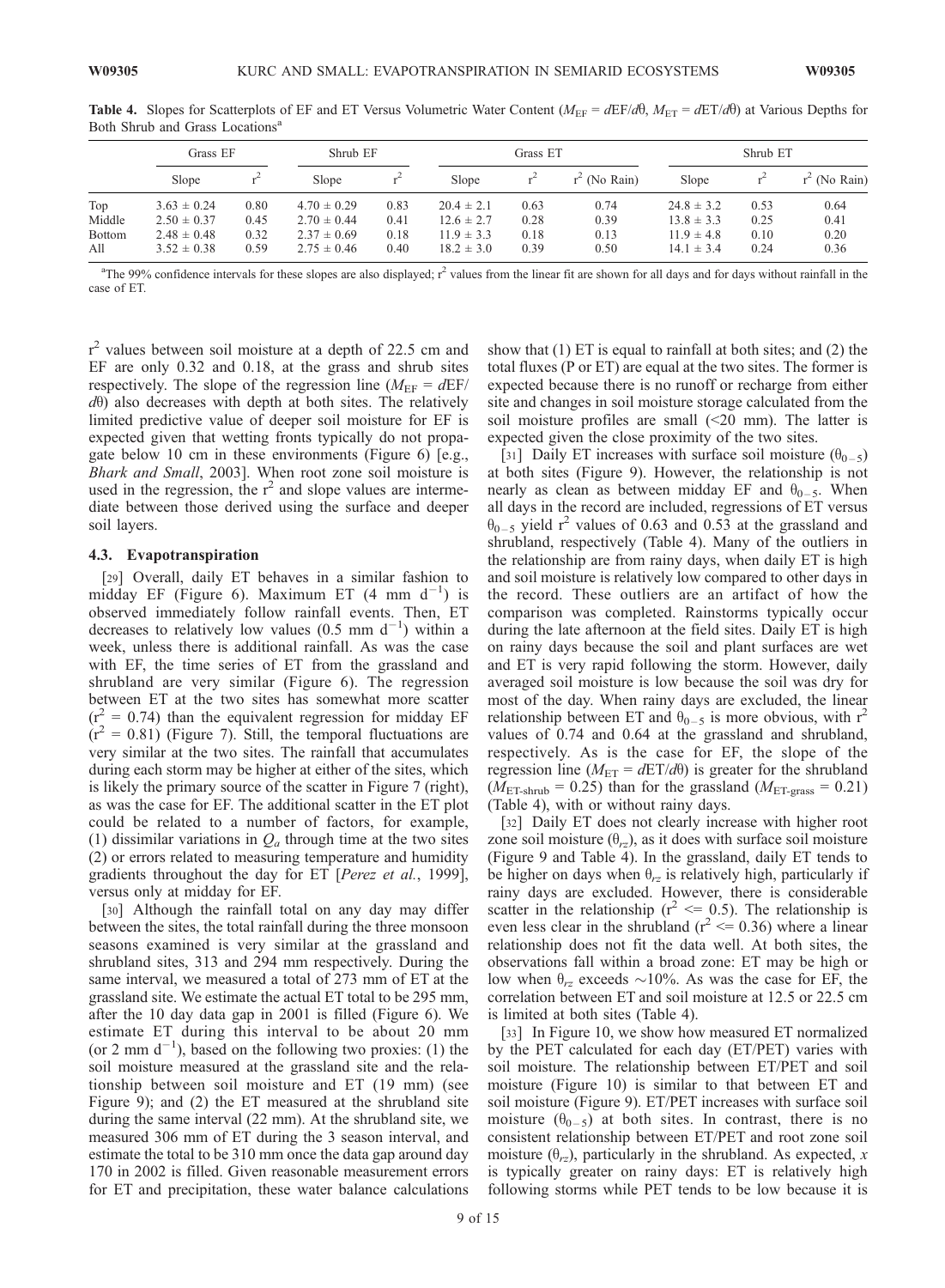

Figure 9. Daily ET versus volumetric water content for (left) grass and (right) shrub locations. (top) Comparison of ET to  $0-5$  cm soil moisture. (bottom) Comparison to root zone averaged soil moisture. Days with rainfall  $(22 \text{ mm})$  are represented by the shaded circles, and other days are represented by asterisks. The regression (solid line) is calculated using data from nonrainy days and is only shown for the  $0 - 5$  cm plots (top) where a linear fit is reasonable. The thin shaded lines are envelopes fit by eye, fashioned after the ET- $\theta$  relationship used by *Laio et al.* [2001].

cloudy. ET/PET is <0.5 on most other days. Because ET and PET do not positively covary at our sites, it makes sense that we found similar results using absolute or normalized values of ET (Figures 9 and 10).

#### 4.4. Timing of Decreases in Soil Moisture, EF, and ET

[34] Surface soil moisture, EF, and ET all decrease rapidly following rainfall events at both the grassland and shrubland sites (Figure 11): the best fit exponential time constants  $(τ)$  are less than three days in all cases. The exponential model fits the surface soil moisture time series well and yields values of  $\tau_{\theta} = 2.8$  days and  $\tau_{\theta} = 2.5$  days for grass and shrub, respectively. The timescales for EF and ET decreases are slightly shorter than for  $\theta_{0-5}$ . We found that  $\tau_{EF}$  is 2.0 days for the grassland and 1.8 days for the shrubland, and that  $\tau_{ET}$  is 2.1 days for the grassland and 1.9 days for the shrubland. The exponential curves do not fit the ET and EF data as closely as they fit the water content data. The decreases in EF and ET between days 1 and 2 are more rapid than the exponential model. Following day 4, the observed decreases in EF and ET are slower than that predicted with the exponential model, particularly in the shrubland. A two-component model may fit the EF and ET data more closely, with the initially rapid decrease representing direct evaporation from bare soil and plant surfaces [e.g., Scott et al., 1997; Lohmann and Wood, 2003].

[35] The average time series of  $\theta$  at the deeper soil depths (12.5 and 22.5 cm) and averaged throughout the root zone  $(\theta_{RZ})$  are also plotted in Figure 11 (top). The decreases in  $\theta_{RZ}$ clearly reflect the rapid decline in surface soil moisture following rainfall, given the much smaller declines in  $\theta$  at 12.5 and 22.5 cm. We did not use the same approach to quantify the rate of soil moisture drying as for the surface soil for several reasons. First, most storms did not wet the soil to depths greater than 10 cm (Figure 6), so the average time series included many samples when soil moisture was not actually decreasing. In addition, including only the cases when the deeper soil was wetted yielded only several drydowns, given the constraints on storm size described in section 3. Second, in cases when deeper soil was wetted, there is often a gradual increase followed by a slow decrease (e.g., DOY 195 in 2000 at the grassland), so the exponential model was not appropriate. As expected, the deeper soil clearly dries out more slowly than the surface soil.

# 5. Discussion and Conclusions

# 5.1. Similarities in ET Between Grassland and Shrubland

[36] *Dugas et al.* [1996] showed that ET in grassland and shrubland were similar, although they did not quantify the similarities as in section 4. Consistent with the work of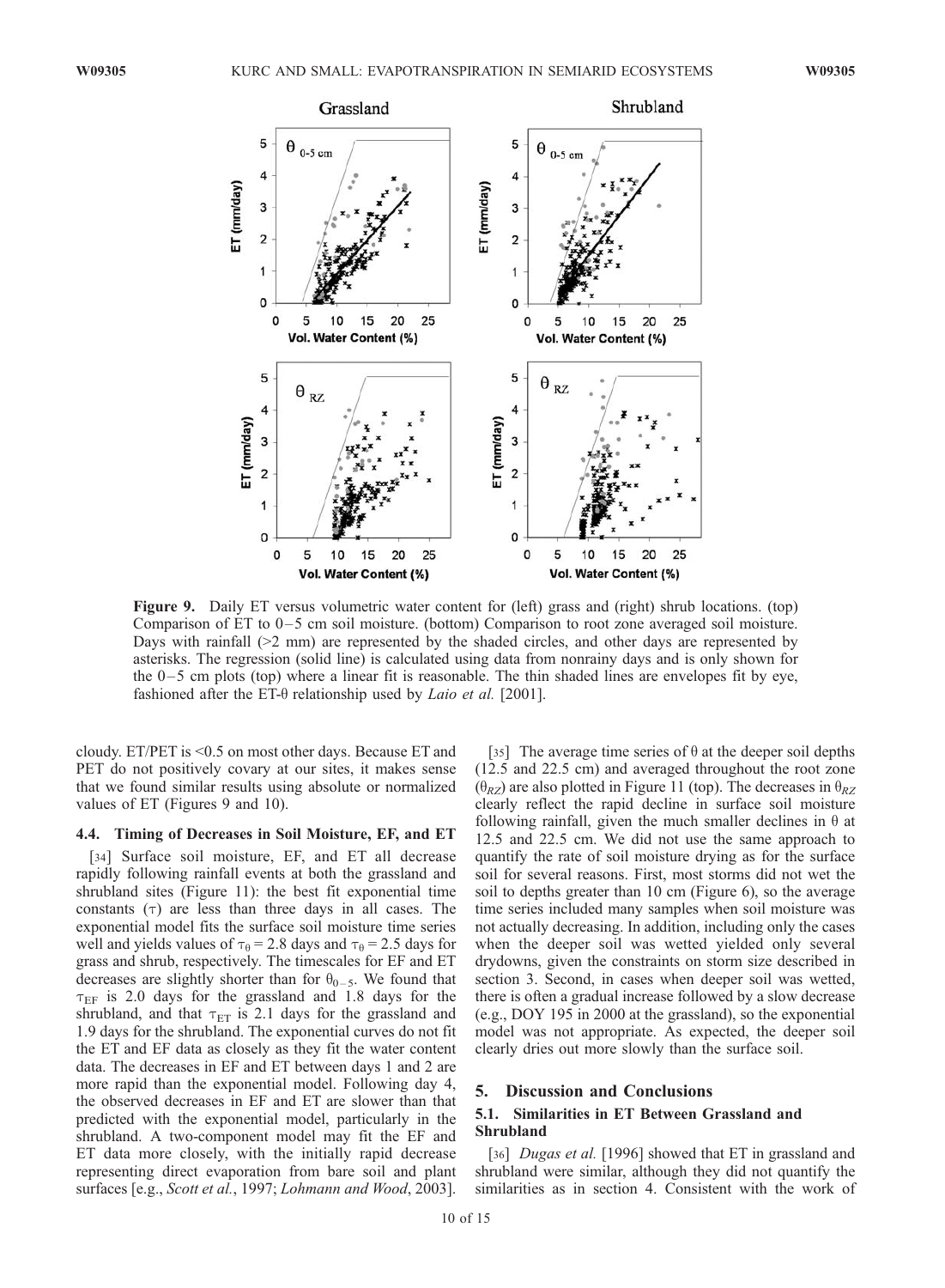

Figure 10. Same as Figure 9, except the ratio of ET to PET is plotted instead of the actual magnitude of ET.

Dugas et al. [1996], the ET time series are very similar at our grassland and shrubland sites. First, total ET is equal to precipitation throughout the monitoring interval, within measurement error. Second, the ET values vary from 0.5 to 4 mm  $d^{-1}$ . Third, ET declines rapidly from relatively high values after rainstorms to relatively low values within several days or a week. At both sites, the exponential time constants for decreases of  $\theta_{0-5}$ , EF, and ET are all less than three days. This is rapid compared to that observed at other locations. For example,  $\tau_{EF}$  is 6 days for a semiarid tussock grassland and more than 10 days for rye grass pasture [Hunt et al., 2002]. Although equivalent time constants have not been calculated in most studies, we expect  $\tau_{EF}$  from most ecosystems to be longer than that observed at the Sevilleta.

[37] Although *Dugas et al.* [1996] showed that grassland and shrubland ET were similar, they provided no explanation as to how ET from these two different ecosystems (Table 2 and Figures 2 and 3) could be so alike. Our data show that the similarities in ET are the product of two compensating differences. First, the observed midday  $Q_a$  is higher in the grassland by 70 W m<sup>-2</sup>, equivalent to 20% of the total  $Q_a$ . This difference is of similar magnitude to the changes in  $Q_a$  that accompany land surface changes, like deforestation [Gash and Nobre, 1997], or extremes in soil moisture state in semiarid environments [Meyers, 2001; Small and Kurc, 2003].

[38] The primary source of the observed  $Q_a$  contrast is the difference in bare soil coverage between grassland and shrubland, 30% and 60% respectively (Table 2). More bare soil in shrubland enhances midday G because a lack of canopy shading yields higher skin temperature and stronger

temperature gradients near the soil surface [Breshears et al., 1997; Tuzet et al., 1997; Breshears et al., 1998]. Our data shows that midday  $G$  is higher in the shrubland by  $30 \text{ W m}^{-2}$ , although this difference is based on only a single canopy– bare soil pair of soil heat flux measurements at each site. The higher skin temperature also leads to more longwave radiation being emitted in shrubland, by about 15 W  $\text{m}^{-2}$ . Finally, the more extensive bare soil in shrubland yields an albedo that is higher by 3%, resulting in  $SW_n$ that is lower by 30 W  $m^{-2}$ . A similar difference in albedo between grassland and shrubland has been observed at the Jornada Range [e.g., Dugas et al., 1996; Schlesinger and Pilmanis, 1998; Barnsley et al., 2000]. Similar contrasts in albedo between woody and herbaceous environments have been observed in the Sahel [Nicholson et al., 1998].

[39] Alone, higher  $Q_a$  in the grassland would yield more ET at this site. However, in the grassland, EF is often lower and the sensitivity of EF to soil moisture is lower (Figures 6 and 8). The greater sensitivity of EF to surface soil moisture in the shrubland may be the product of rapid direct evaporation from bare soil in this environment (discussed below). The differences in  $Q_a$  and EF tend to cancel, yielding similar time series of ET. Kabat et al. [1997] found a similar result in a comparison of savanna and woodland in the Sahel. The woodland had higher  $Q_a$  but a lower EF; therefore a smaller portion of  $Q_a$  went to latent heating and ET in the savanna.

#### 5.2. Shallow Soil Moisture and ET

[40] The observations of soil moisture, EF, and ET described above indicate that the surface soil layer  $(0 -$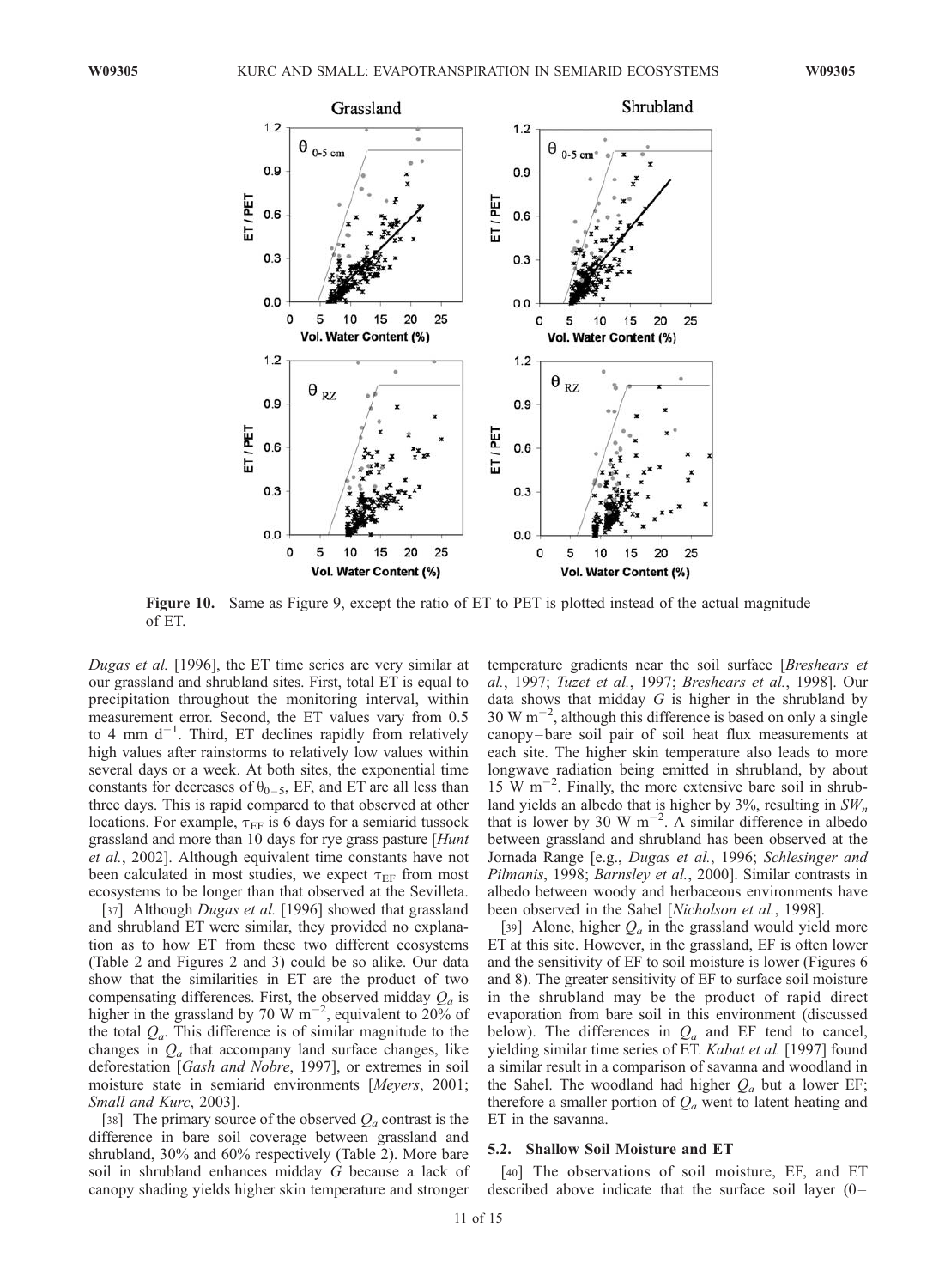

Figure 11. Volumetric water content in the top 5 cm of soil, midday evaporative fraction, and daily evapotranspiration content plotted against days since last rainfall at the (a, b, and c) grass and (d, e, and f) shrub locations. Points show average values as a function of days since last rainfall over 8 mm. Error bars show one standard deviation. Solid line shows exponential fit to data, and exponential time constants are included for each graph. For water content, average values for 12.5 cm and 22.5 cm soil depths and the average for the entire root zone are also included.

5 cm) is often the primary source of water for ET in semiarid grassland and shrubland, during the summer monsoon season. First, both EF and ET are strongly correlated with surface soil moisture,  $\theta_{0-5}$  (Figures 8 and 9). In comparison, both EF and ET are only weakly correlated with soil moisture at greater depths (Table 4). The correlation between EF or ET and root zone soil moisture  $(\theta_{RZ})$  is stronger than for the individual deeper layers, but this likely reflects the overwhelming influence of  $\theta_{0-5}$  fluctuations on variability of  $\theta_{RZ}$ . Second, the exponential time constants for decreases of EF and ET following rainstorms are about 2 days, slightly shorter than the timescale over which  $\theta_{0-5}$ tends to decline. The similarity of these timescales suggests drying of the surface soil is largely responsible for the rapid temporal fluctuations in ET. In contrast, the soil at greater depths is not wetted following most storms, and it dries much more slowly in the events when it is wetted.

[41] Our observations show that the monsoon season water cycles of the grassland and shrubland ecosystems examined here can often be characterized as follows. First, rainfall events are small: daily storm totals are less than 10 mm on 80% of rainy days during the monsoon season, according to the 70-year rainfall record from Socorro, NM. Second, the infiltration following storms only wets the top  $\sim$ 10 cm of the soil. Such shallow wetting fronts are expected given that storms typically occur when the soil is dry and storm totals are so small [Sala et al., 1992; Bhark and Small, 2003]. Third, ET returns nearly all rainfall to the atmosphere on a timescale of several days. Fourth, the soil typically remains in a dry state for several days or longer before the next storm. During the monsoon season, the average interval between storms with rainfall >2 mm is 13 days, much longer than the timescale on which the soil dries out and ET decreases to relatively low values. When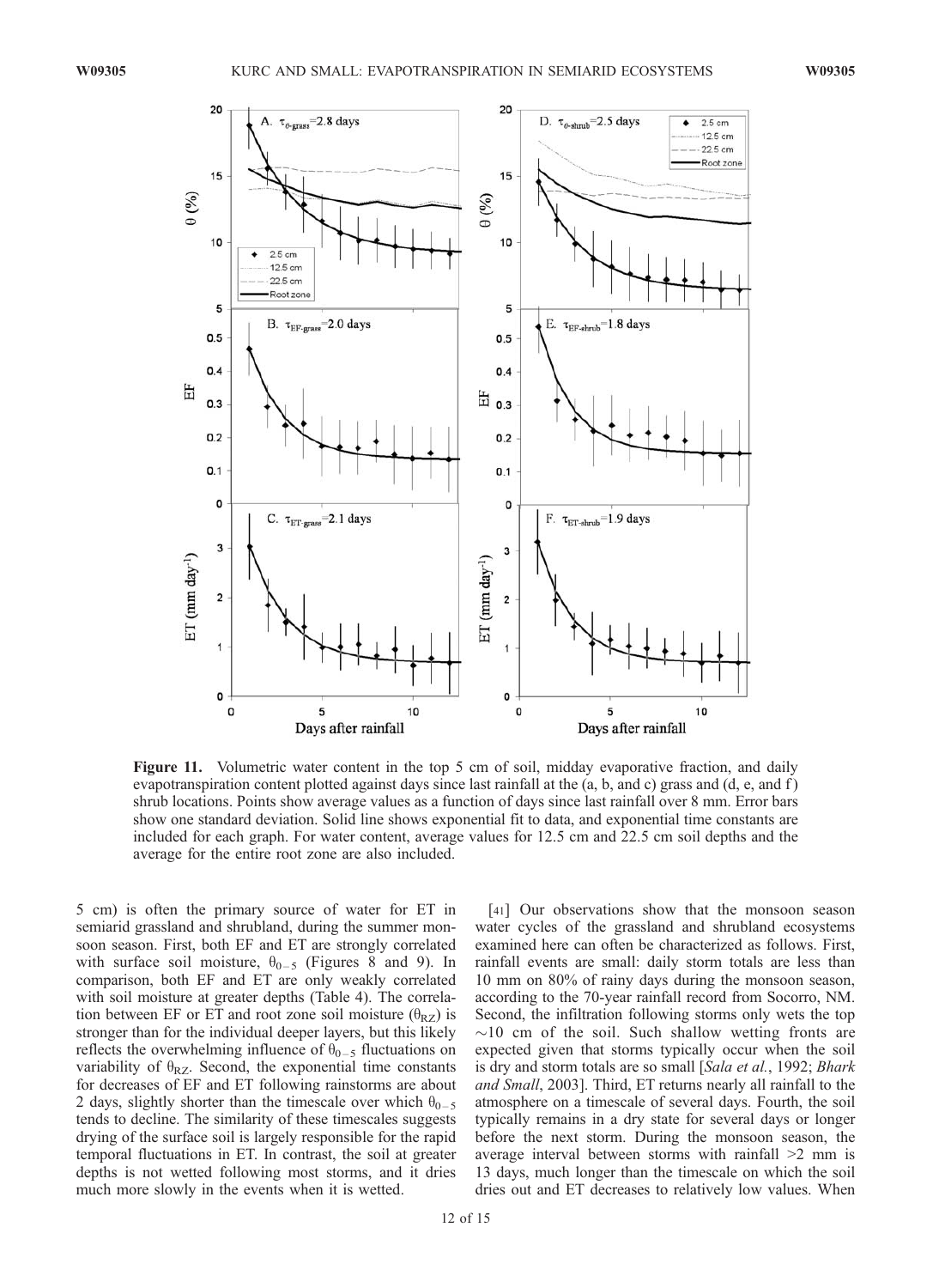this model applies, the surface soil layer  $(0-10 \text{ cm})$  is effectively the only reservoir in which water is temporarily stored following rainfall events.

[42] The time series in Figure 6 show that important exceptions to this shallow soil moisture model exist. Soil moisture increases below a depth of 10 cm during the largest storms, or when several storms occur over a short period. The storms on around DOY 225 in 2001 and DOY 200 in 2002 delivered more than 30 mm of rainfall. In response, soil moisture increased at all three monitored depths. Excluding the surface soil layer, the subsequent drying occurred over a period of weeks. The initial decrease in ET was still rapid following both events. However, daily ET did not fall below 1 mm  $d^{-1}$  for several weeks, in contrast to what was observed following smaller storms that did not wet the deeper soil layers. The importance of relatively large storms, and the resulting effects on soil moisture and ET, varies from year to year. The 2001 and 2002 monsoon seasons both had large storms. In contrast, soil wetting was primarily restricted to the surface soil throughout the entire monsoon seasons in 2000 or 2003 (not shown), as particularly large storms did not occur in these years, with the exception of DOY 195 in 2000 at the shrubland. The shallow soil moisture model is not appropriate during the cold season, as both potential and actual ET are much lower during the winter. This allows wetting fronts to propagate deeper into the soil, particularly in wet years [Scott et al., 2000].

# 5.3. Partitioning of ET to Evaporation Versus Transpiration

[43] The dominance of surface soil moisture as the source for ET suggests that the contributions from evaporation and transpiration are different in grassland and shrubland during the monsoon season, even though the times series of ET are very similar. At both locations, ET and EF are very strongly correlated with surface soil moisture  $(\theta_{0-5})$  but show little dependence on soil moisture at greater depths (Table 4). In addition, the soil is not wetted to depths greater than 10 cm in most storms. In the shrubland, very few roots are found between the surface and a soil depth of 10 cm (Figure 3). Therefore most of the ET at the shrubland must be the result of direct evaporation from the soil (E). The portion of ET from direct evaporation in the shrubland is also enhanced by the extensive bare soil in this environment. In contrast, root density in the grassland is greatest in the top 5 cm of soil (Figure 3). Because ET is strongly related to  $\theta_{0-5}$ , the possibility of substantial transpiration (T) by the grasses cannot be excluded. In addition, the more extensive canopy coverage in the grassland shades the soil surface, lowering soil temperature and slowing evaporation from the soil. In both ecosystems, the portion of ET from transpiration is likely higher following large storms when deeper soil is wetted.

[44] This model of partitioning of ET into evaporation and transpiration is consistent with the *Dugas et al.* [1996] study at the Jornada Range. Using minilysimeters, they determined that the ratio of evaporation to ET was higher in shrubland than in grassland. Additionally, sap flow measurements from the HAPEX-Sahel site in semiarid Africa show that shrub transpiration contributes a minimal amount to ET, even during the rainy season [Tuzet et al., 1997]. Additional work is required to quantify the contribution of evaporation and transpiration to total ET from semiarid grassland and shrubland.

[45] Our results demonstrate that the commonly used model for predicting daily ET from root zone soil moisture [Black, 1979; Dunin and Greenwood, 1986; Rodriguez-Iturbe, 2000; Laio et al., 2001] is not appropriate for semiarid environments similar to those studied here. Daily ET does not increase with higher root zone soil moisture (Figures 9 and 10). Instead, nearly the entire range of ET was measured  $(0-4$  mm d<sup>-1</sup>) within several percent of the lowest  $\theta_{rz}$  values observed ( $\sim$ 10%). The same result holds when ET is normalized by PET (Figure 10). The limited dependence of ET on  $\theta_{rz}$  is reasonable. Wetting fronts rarely propagate below 10 cm during the monsoon season, so a significant portion of plant roots exist at soil depths that are not wetted following most monsoon storms. The surface soil layer is the primary source of ET and direct evaporation from bare soil is likely a large component of the total flux [e.g., *Dugas et al.*, 1996]. Predicting ET from  $\theta_{rz}$  is only reasonable in environments where most or all of ET is from transpiration, and where plants do not compensate for a portion of their roots being in dry soil [Guswa et al., 2002].

#### 5.4. Implications of the Observed Dynamics of  $\theta$ , EF, and ET

[46] The short intervals when both the soil is wet and ET is high may also influence land-atmosphere interactions [Charney, 1975; Zheng and Eltahir, 1998; Small, 2001]. The soil moisture-induced fluctuations of latent heating observed in the Sevilleta are large. High latent heat values are accompanied by enhanced  $Q_a$ , due to the influence of soil moisture on surface temperature and longwave radiation [*Small and Kurc*, 2003]. Elevated latent heating and  $Q_a$ , due to relatively high soil moisture, should have the greatest impact when atmospheric conditions promote convective rainfall. However, because the duration of soil moisture and ET anomalies is short, the influence of soil moisture on boundary layer development and rainfall may be negligible. In wetter environments, the duration of soil moisture anomalies is expected to be longer, perhaps leading to a more substantial soil moisture-rainfall feedback [Findell and Eltahir, 1997].

[47] Quantifying the nature of land-atmosphere interactions has been hindered by the lack of data to constrain how soil moisture varies spatially and temporally at large scales [e.g., Entekhabi et al., 1999]. Point measurements of soil moisture exist [e.g., Robock et al., 2000], but scaling and interpolating these measurements to regional and contintental domains is problematic. This data gap may be filled via remote sensing of soil moisture from satellite platforms, such as the Advance Microwave Scanning Radiometer [Njoku et al., 2003]. Perhaps the most significant problem associated with this type of data is that the instruments are only sensitive to soil moisture within 1 to several cm of the soil surface. Our results clearly show that water content fluctuations in the surface soil layer provide a fundamental constraint on soil moisture storage and ET in semiarid grassland and shrubland environments, at least during the monsoon season.

[48] **Acknowledgments.** This material is based on work supported in part by the National Science Foundation under grant EAR-0241604 and by SAHRA (Sustainability of semi-Arid Hydrology and Riparian areas) under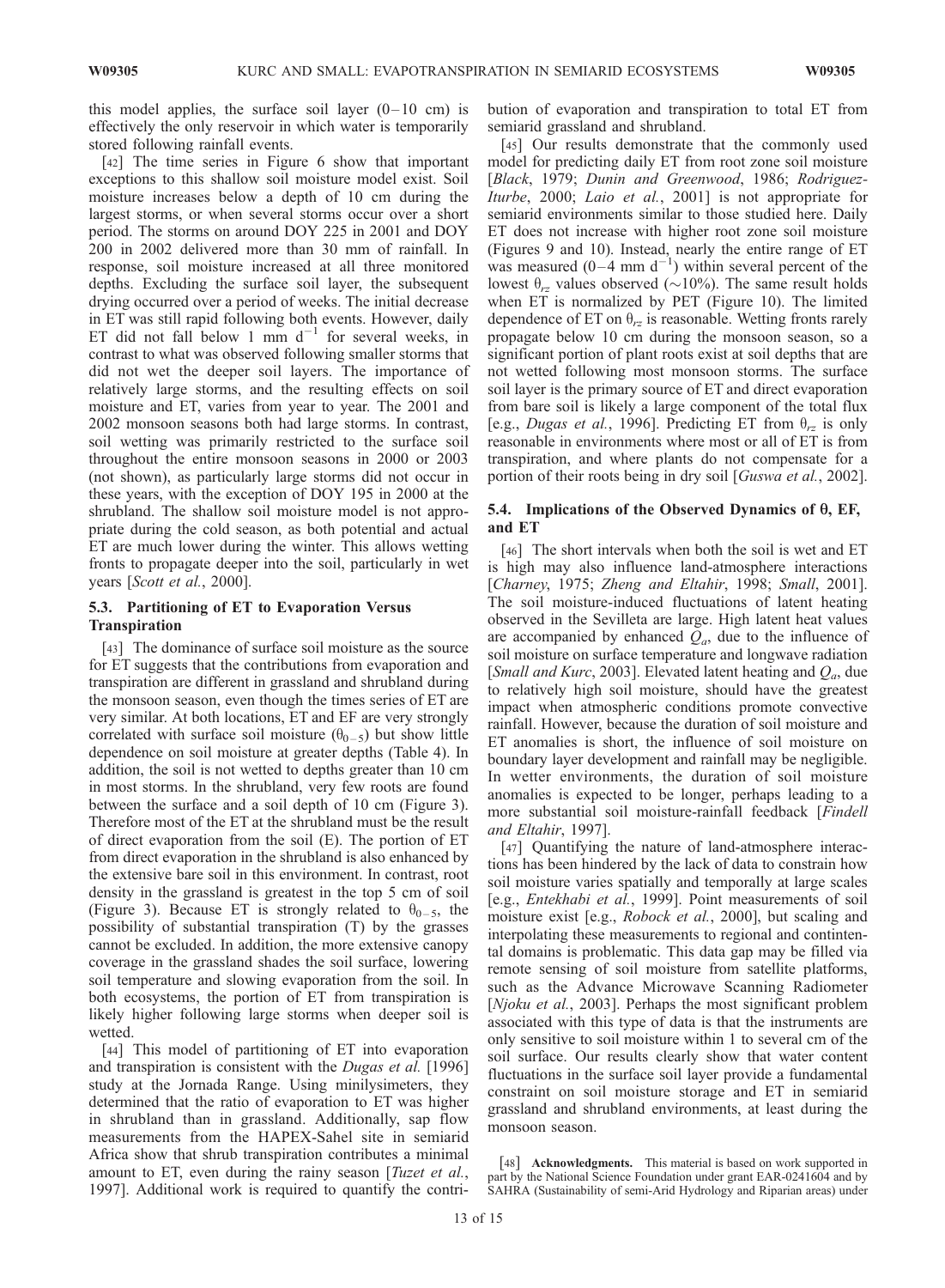the STC Program of the National Science Foundation (agreement 9876800). Logistical support was provided by the Sevilleta LTER Program (NSF Grant DEB-0080529).

#### References

- Abrahams, A., J. Anthony, and J. Wainwright (1995), Effects of vegetation change on interrill runoff and erosion, Walnut-Gulch, southern Arizona, Geomorphology, 13, 37 – 48.
- Barnsley, M., P. Hobson, A. Hyman, W. Lucht, J.-P. Muller, and A. Strahler (2000), Characterizing the spatial variability of broadband albedo in a semidesert environment for MODIS validation, Remote Sens. Environ.,  $74, 58 - 68.$
- Betts, A., and J. Ball (1998), FIFE Surface Climate and Site-Average Dataset 1987-89, J. Atmos. Sci., 55, 1091-1108.
- Bhark, E. (2002), Water availability to vegetation across a semiarid shrubland and grassland ecotone, Sevilleta Wildlife Refuge, M.S. thesis, N. M. Inst. of Mining and Technol., Socorro.
- Bhark, E., and E. Small (2003), Association between plant canopies and the spatial patterns of infiltration in shrubland and grassland of the Chihuahuan Desert, New Mexico, *Ecosystems*, 6, 185-196.
- Black, T. (1979), Evapotranspiration from Douglas fir stands exposed to soil water deficits, Water Resour. Res., 15, 164-170.
- Breshears, D., P. Rich, F. Barnes, and K. Campbell (1997), Overstoryimposed heterogeneity in solar radiation and soil moisture in a semiarid woodland, Ecol. Appl., 7, 1201 – 1215.
- Breshears, D., J. Nyhan, C. Heil, and B. Wilcox (1998), Effects of woody plants on microclimate in a semiarid woodland, soil temperature and evaporation in canopy and intercanopy patches, Int. J. Plant Sci., 159,  $1010 - 1017.$
- Burkhardt, J., and E. Tisdale (1976), Causes of juniper invasion in southwestern Idaho, Ecology, 57, 472 – 484.
- Charney, J. (1975), Dynamics of deserts and drought in the Sahel, Q. J. R. Meteorol. Soc., 101, 193 – 202.
- Desborough, C., A. Pitman, and P. Irannejad (1996), Analysis of the relationship between bare soil evaporation and soil moisture simulated by 13 land surface schemes for a simple non-vegetated site, Global Planet. Change, 13, 47 – 56.
- D'Odorico, P., L. Ridolfi, A. Porporato, and I. Rodriguez-Iturbe (2000), Preferential states of seasonal moisture: The impact of climate fluctuations, Water Resour. Res., 36, 2209 – 2219.
- Dugas, W. A., R. A. Hicks, and R. P. Gibbens (1996), Structure and function of C3 and C4 Chihuahuan desert plant communities: Energy balance components, J. Arid Environ., 34, 63-79.
- Dunin, F., and E. Greenwood (1986), Evaluation of the ventilated chamber for measuring evaporation from a forest, *Hydrol. Processes*, 1, 47–62.
- Eltahir, E. (1998), A soil moisture-rainfall feedback mechanism: 1. Theory and observations, Water Resour. Res., 34, 765-776.
- Entekhabi, D., et al. (1999), An agenda for land surface hydrology research and a call for the second international hydrological decade.
- Feddes, R., et al. (2001), Modeling root water uptake in hydrological models and climate models, Bull. Am. Meteorol. Soc., 82, 2797 – 2809.
- Fernandez-Illescas, C., A. Porporato, F. Laio, and I. Rodriguez-Iturbe (2001), The ecohydrological role of soil texture in a water-limited system, Water Resour. Res., 37, 2863 – 2872.
- Ferre, P., J. Knight, D. Rudolph, and R. Kachanoski (1998), The sample areas of conventional and alternative time domain reflectometry probes, Water Resour. Res., 34, 2971-2979.
- Field, R., L. Fritschen, E. Kanemasu, E. Smith, J. Stewart, S. Verma, and W. Kustas (1992), Calibration, comparison, and correction of netradiation instruments used during FIFE, J. Geophys. Res., 97, 18,681 – 18,695.
- Findell, K., and E. Eltahir (1997), An analysis of the soil moisture-rainfall feedback, based on direct observations from Illinois, Water Resour. Res., 33, 725 – 735.
- Fritschen, L. J., and J. R. Simpson (1989), Surface energy and radiation balance systems: General description and improvements, J. Appl. Meteorol., 28, 680–689.
- Gash, J., and C. Nobre (1997), Climatic effects of Amazonian deforestation: Some results from ABRACOS, Bull. Am. Meteorol. Soc., 78, 823 – 830.
- Gash, J., J. Wallace, C. Llyod, A. Dolman, M. Sivakumar, and C. Renard (1991), Measurements of evaporation from fallow Sahelian savannah at the start of the dry season,  $Q$ . J. R. Meteorol. Soc., 117, 749-760.
- Guswa, A., M. Celia, and I. Rodriguez-Iturbe (2002), Models of soil moisture dynamics in ecohydrology: A comparative study, Water Resour. Res., 38(9), 1166, doi:10.1029/2001WR000826.
- Hodges, G., and E. Smith (1997), Intercalibration, objective analysis, intercomparison and synthesis of BOREAS surface net radiation measurements, J. Geophys. Res., 102, 28,885-28,900.
- Houghton, R., J. Hackler, and K. Lawrence (1999), The U.S. carbon budget: Contributions from land-use change, Science, 285, 574 – 578.
- Hunt, J., F. Kelliher, T. McSeveny, and J. Byers (2002), Evapotranspiration and carbon dioxide exchange between the atmosphere and a tussock grassland during a summer drought, Agric. For. Meteorol., 111, 65 – 82.
- Jackson, R. B., J. L. Banner, E. G. Jobbágy, W. T. Pockman, and D. H. Wall (2002), Ecosystem carbon loss with woody plant invasion of grasslands, Nature, 418, 623-628.
- Kabat, P., A. J. Dolman, and J. A. Elbers (1997), Evaporation, sensible heat, and canopy conductance of fallow savannah and patterned woodland in the Sahel, *J. Hydrol.*, 188-189, 494-515.
- Kieft, T. L., C. S. White, S. R. Loftin, R. Aguilar, J. A. Craig, and D. A. Skaar (1998), Temporal dynamics in soil carbon and nitrogen resources at a grassland-shrubland ecotone, Ecology, 79, 671 – 683.
- Kimball, B. A., R. D. Jackson, F. S. Nakayama, S. B. Idso, and R. J. Reginato (1976), Soil-heat flux determination: temperature gradient method with computed thermal conductivities, Soil Sci. Soc. Am. J.,  $40.25 - 28.$
- Kustas, W. P., J. H. Prueger, J. L. Hatfield, K. Ramalingam, and L. E. Hipps (2000), Variability in soil heat flux from a mesquite dune site, Agric. For. Meteorol., 103, 249-264.
- Laio, F., A. Porporato, L. Ridolfi, and I. Rodriguez-Iturbe (2001), Plants in water-controlled ecosystems: Active role in hydrologic processes and response to water stress II. Probabalistic soil moisture dynamics, Adv. Water Resour., 24, 707 – 723.
- Lauenroth, W., and O. Sala (1992), Long-term forage production of North American shortgrass steppe, Ecol. Appl., 2, 397-403.
- Liu, H., and T. Foken (2001), A modified Bowen ratio method to determine sensible and latent heat fluxes, Meteorol. Z., 10, 71–80.
- Lohmann, D., and E. Wood (2003), Timescales of land surface evapotranspiration response in the PILPS phase 2 (c), Global Planet. Change, 38,  $81 - 91.$
- Mahfouf, J., C. Ciret, A. Ducharne, P. Irannejad, J. Noilhan, Y. Shao, P. Thorton, Y. Xue, and Z. Yang (1996), Analysis of transpiration results from the RICE and PILPS workshop, Global Planet. Change, 13, 73 – 88.
- Malek, E., and G. E. Bingham (1997), Partitioning of radiation and energy balance components in an inhomogeneous desert valley, J. Arid Environ.,  $37(2)$ ,  $193 - 207$ .
- Meyers, T. P. (2001), A comparison of summertime water and  $CO<sub>2</sub>$  fluxes over rangeland for well watered and drought conditions, Agric. For. Meteorol., 106, 205 – 214.
- Moncrieff, J., P. Jarvis, and R. Valentini (2000), Canopy fluxes, in Methods in Ecosystem Science, O. Sala et al., pp. 161–180, Springer-Verlag, New York.
- Nicholson, S., C. Tucker, and M. B. Ba (1998), Desertification, drought, and surface vegetation: An example from the West African Sahel, Bull. Am. Meteorol. Soc., 79, 815 – 829.
- Njoku, E., T. Jackson, V. Lakshmi, T. Chan, and S. Nghiem (2003), Soil moisure retrieval from AMSR-E, IEEE Trans. Geosci. Remote Sens., 41,  $215 - 229$
- Noy-Meir, I. (1973), Desert ecosystems: Environment and producers, Annu. Rev. Ecol. Syst., 4, 25 – 51.
- Pacala, S., et al. (2001), Consistent land- and atmosphere-based U.S. carbon sink estimates, Science, 292, 2316-2320.
- Pelaez, D. V., R. A. Distel, R. M. Boo, O. R. Elia, and M. D. Mayor (1994), Water relations between shrubs and grasses in semi-arid Argentina, J. Arid Environ., 27, 71 – 78.
- Perez, P. J., F. Castellvi, M. Ibanez, and J. I. Rosell (1999), Assessment of reliability of Bowen ratio method for partitioning fluxes, Agric. For. Meteorol., 97, 141 – 150.
- Phillips, F. M. (1994), Environmental tracers for water movement in desert soils of the American Southwest, Soil Sci. Soc. Am. J., 58, 15–24.
- Pielke, R. Sr. (2001), Influence of the spatial distribution of vegetation and soils on the prediction of cumulus convective rainfall, Rev. Geophys., 39,  $151 - 177.$
- Porporato, A., F. Laio, L. Ridolfi, and I. Rodriguez-Iturbe (2001), Plants in water-controlled ecosystems: Active role in hydrologic processes and response to water stress III. Vegetation water stress, Adv. Water Resour., 24, 725 – 744.
- Porporato, A., P. D'Odorico, F. Laio, and I. Rodriguez-Iturbe (2003), Hydrologic controls on soil carbon and nitrogen cycles. I. Modeling scheme, Adv. Water Resour., 26, 45-58.